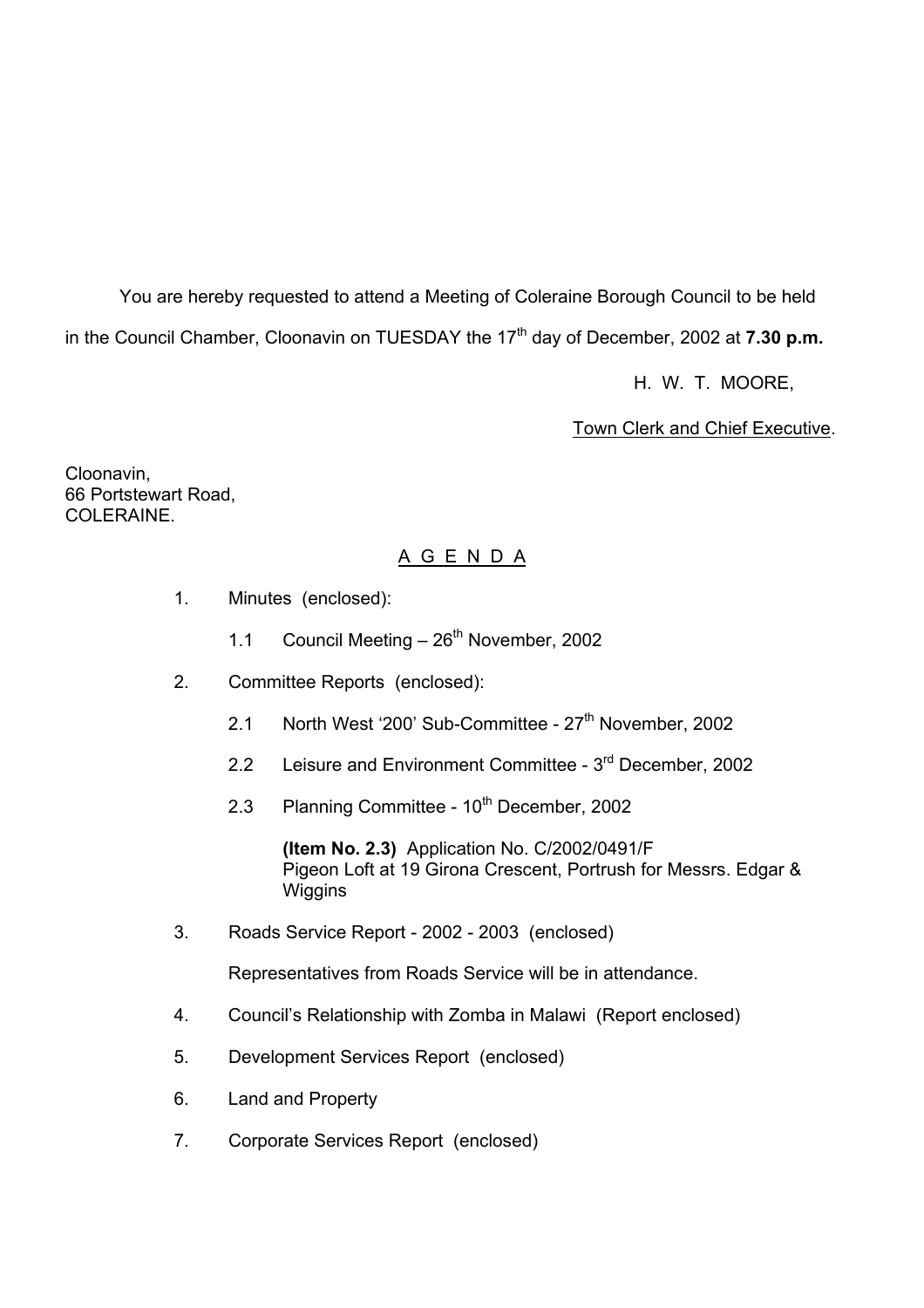- 8. Correspondence
- 9. Documents for Sealing

### **Enclosed for Information:**

- (1) Minutes of the Northern Health and Social Services Council dated 6<sup>th</sup> November, 2002
- (2) Coleraine Harbour Commissioners
- (a) Minutes of General Purposes Committee  $16<sup>th</sup>$  September, 2002
- (b) Minutes of Monthly Meeting 21st October, 2002
- (c) Harbour Master's Report 18<sup>th</sup> November, 2002

To: Each Member of Council. 13<sup>th</sup> December, 2002.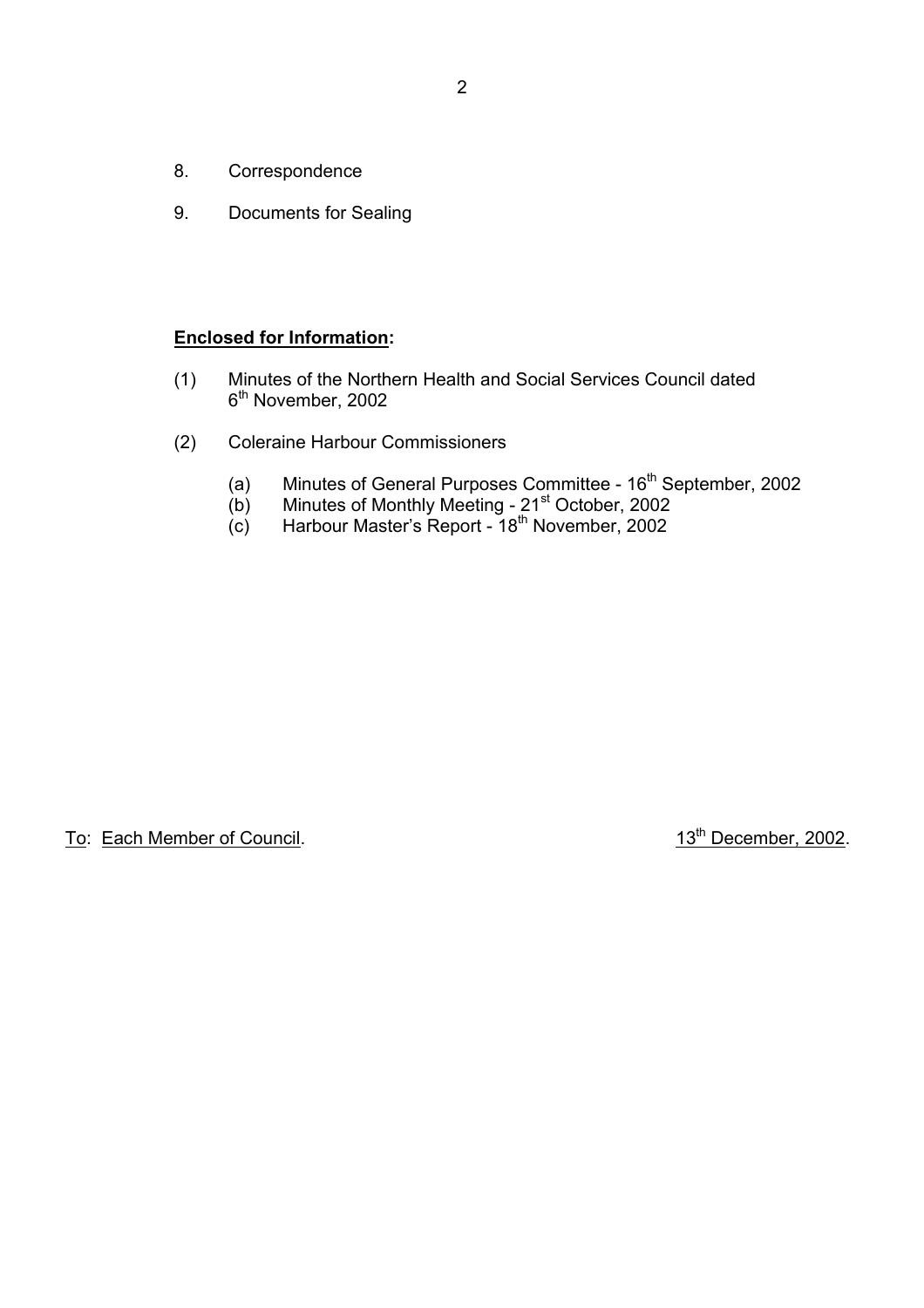# **COLERAINE BOROUGH COUNCIL**

 Minutes of proceedings of Coleraine Borough Council held in the Council Chamber, Cloonavin on Tuesday, 26<sup>th</sup> November, 2002 at 7.30 p.m.

- **Convened:** As per Notice attached
- **Present:** The Mayor, Councillor O. M. Church (Mrs.) in the Chair

The Deputy Mayor, Councillor G. L. McLaughlin

## **Aldermen**

P. E. A. Armitage (Mrs.) B. Leonard E. T. Black (Mrs.) W. J. McClure W. T. Creelman

## **Councillors**

- C. S. Alexander (Ms.) N. F. Hillis (Items 1.0 - 3.5.2) E. A. Johnston (Mrs.) D. D. Barbour W. A. King J. M. Bradley D. McClarty (Items 1.0 - 3.5.2) R. A. McPherson J. J. Dallat A. McQuillan T. J. Deans W. J. Watt E. P. Fielding (Mrs.)
	-

# **Officers in**

**Attendance:** Town Clerk and Chief Executive, Director of Corporate Services, Director of Leisure Services, Director of Technical Services, Senior Environmental Health Officer, Senior Technical Officer and Administrative Assistant

**Apologies:** Councillors Mullan and Stewart

# **1.0 SYMPATHY**

 The Mayor referred to the recent death of Councillor Stewart's mother and extended sympathy to the family. As a mark of respect members and officers observed a period of silence.

# **2.0 MINUTES**

The Minutes of the Council Meeting of  $22<sup>nd</sup>$  October, 2002 and the Special Meeting of  $29<sup>th</sup>$ October, 2002 were confirmed and signed.

## **3.0 COMMITTEE REPORTS**

 3.1 Leisure and Environment The Chairman, Alderman Mrs. Black, moved Commttee the adoption of the Leisure and Environment Committee Report; this was duly seconded by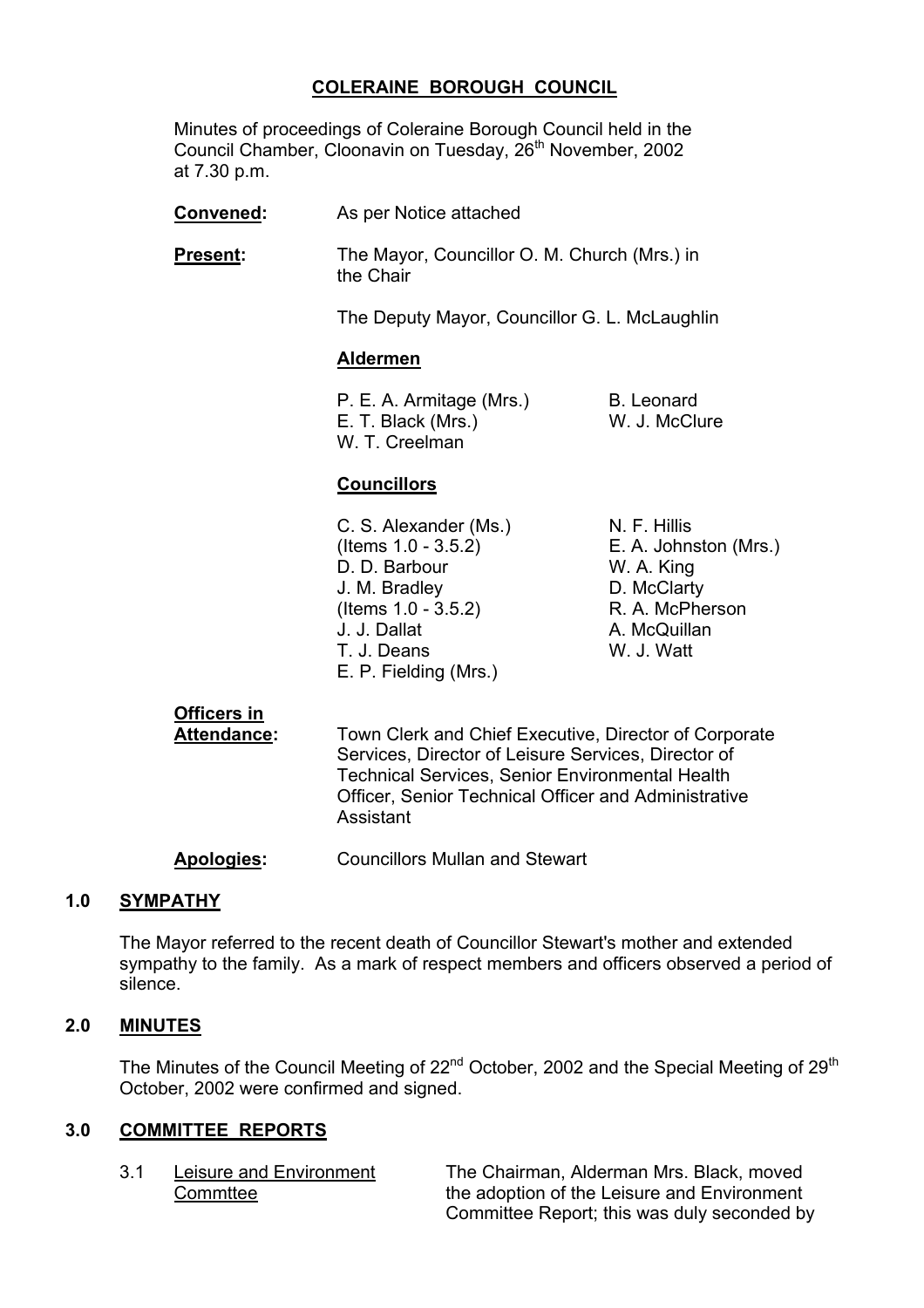Alderman McClure.

Matters arising:

- 3.1.1 Entertainments Licences
- 3.1.1.1 Exodus, The Director of Technical Services advised 9 Garden Avenue, members that both the objector and the Portstewart applicant were unable to attend the Meeting.

The Director of Technical Services read letters from the representatives of Exodus Trust, applicant and the representatives of Mrs. A. M. J. Montagu, objector.

Following discussion it was agreed:

 That Council grant an Entertainments Licence subject to the emergency exits being available otherwise the Licence would be revoked immediately.

 3.1.1.2 Traks Complex, The Director of Technical Services reported 16C Eglinton that the application had been withdrawn Street, Portrush pending further discussions with the Department.

The Committee Report was, therefore, adopted subject to these amendments.

| 3.2 | <b>Police Liaison Committee</b><br><b>Community/Police Forum</b> | The Chairman, Councillor Mrs. Johnston,<br>moved the adoption of the Police Liaison<br>Committee Community/Police Forum Report; this<br>was duly seconded by Alderman Mrs. Black and<br>agreed. |
|-----|------------------------------------------------------------------|-------------------------------------------------------------------------------------------------------------------------------------------------------------------------------------------------|
| 3.3 | <b>Planning Committee</b>                                        | The Chairman, Councillor Bradley, moved the<br>adoption of the Planning Committee Report; this<br>was duly seconded by Councillor Ms.<br>Alexander and agreed.                                  |
|     | Matters arising:                                                 |                                                                                                                                                                                                 |
|     | <b>Seaport Investments</b><br>3.3.1<br><u>Ltd.</u>               | The Chairman circulated copies of his response<br>to a letter received from Seaport Investments<br>Ltd.                                                                                         |
|     |                                                                  | Noted.                                                                                                                                                                                          |
| 3.4 | <b>Special Policy and</b><br>Development Committee               | The Chairman, Councillor Hillis, moved the<br>adoption of the Special Policy and Development<br>Committee Report; this was duly seconded by<br>Councillor Watt.                                 |
|     | Matters arising:                                                 |                                                                                                                                                                                                 |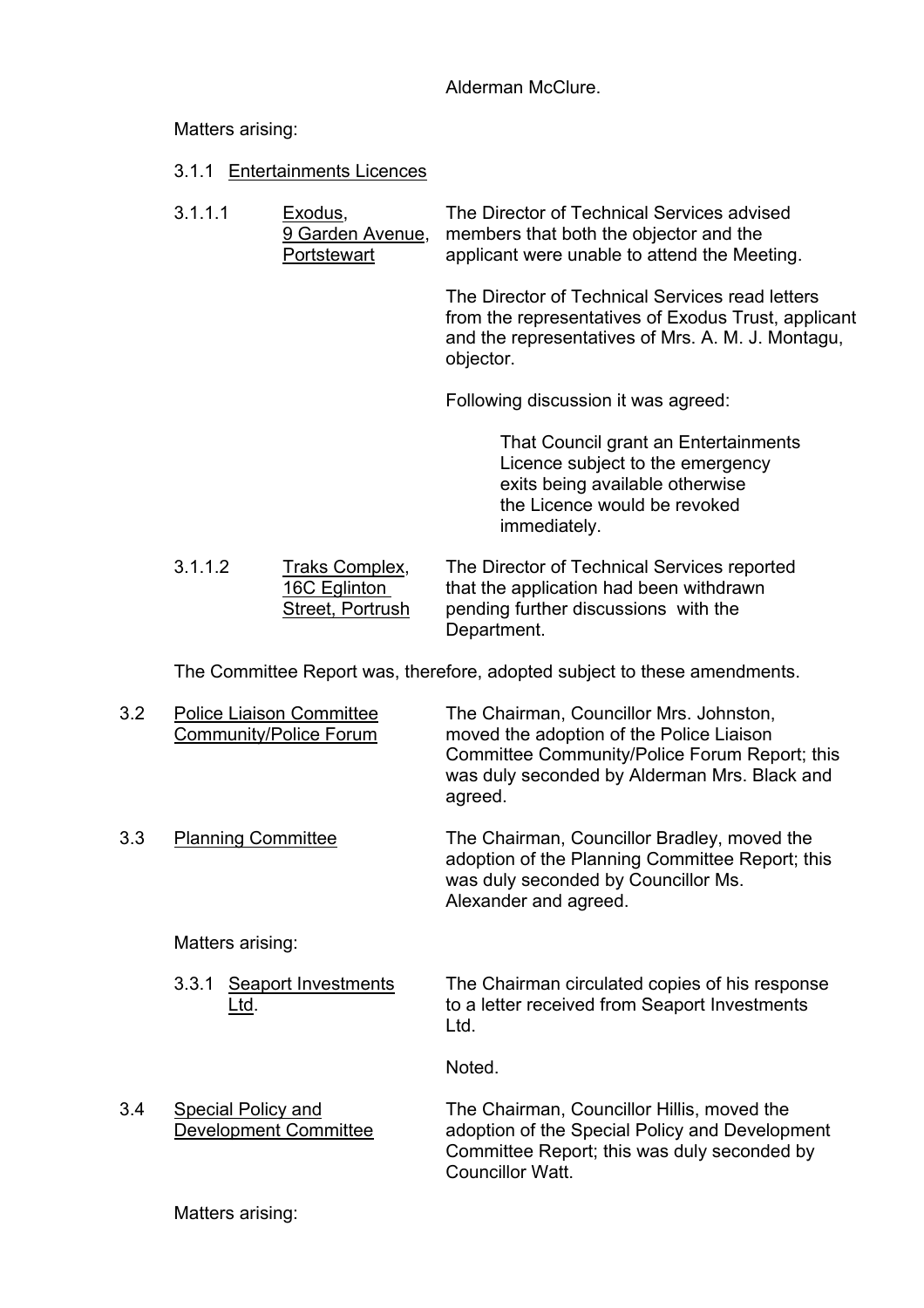3.4.1 Recommendation It was proposed by Councillor Hillis and seconded by Councillor Bradley that the recommendation be changed to read as follows:

> "In light of the Council's careful consideration of the proposal over several months Council registers its strongest objections to the development at Tunes Plateau. We instruct Council Officers to develop an action plan to articulate these points of opposition in co-operation with all other Councils in the region."

On being put to the Meeting the proposal was carried, seventeen members voting in favour and no one voting against.

The Committee Report was, therefore, adopted subject to this amendment.

 3.5 Policy and Development The Chairman, Councillor Hillis, moved the Committee adoption of the Policy and Development Committee Report; this was duly seconded by Alderman McClure.

Matters arising:

- 3.5.1 Coleraine Market Yard The Town Clerk and Chief Executive reported Development that the Special Meeting to be held on  $28<sup>th</sup>$  November, 2002 had been postponed to a later date.
- 3.5.2 Northern Ireland Housing It was proposed by Alderman Leonard and Council Seconded by Councillor Dallat:

That Council's representative be appointed to the Northern Ireland Housing Council at the Annual Meeting as previously.

 On being put to the Meeting the proposal was lost, eight members voting in favour and eleven members voting against.

The Committee Report was, therefore, adopted.

## **4.0 CAUSEWAY INSTITUTE OF FURTHER AND HIGHER EDUCATION**

 The Mayor welcomed Mr. J. Williams, Director and Mr. I. Houston, Deputy Director who were in attendance to address Council on the work of the Causeway Institute of Further and Higher Education.

 The representatives elaborated on the various areas of study available through the Institute. Members noted that the Institute currently employed approximately 204 persons.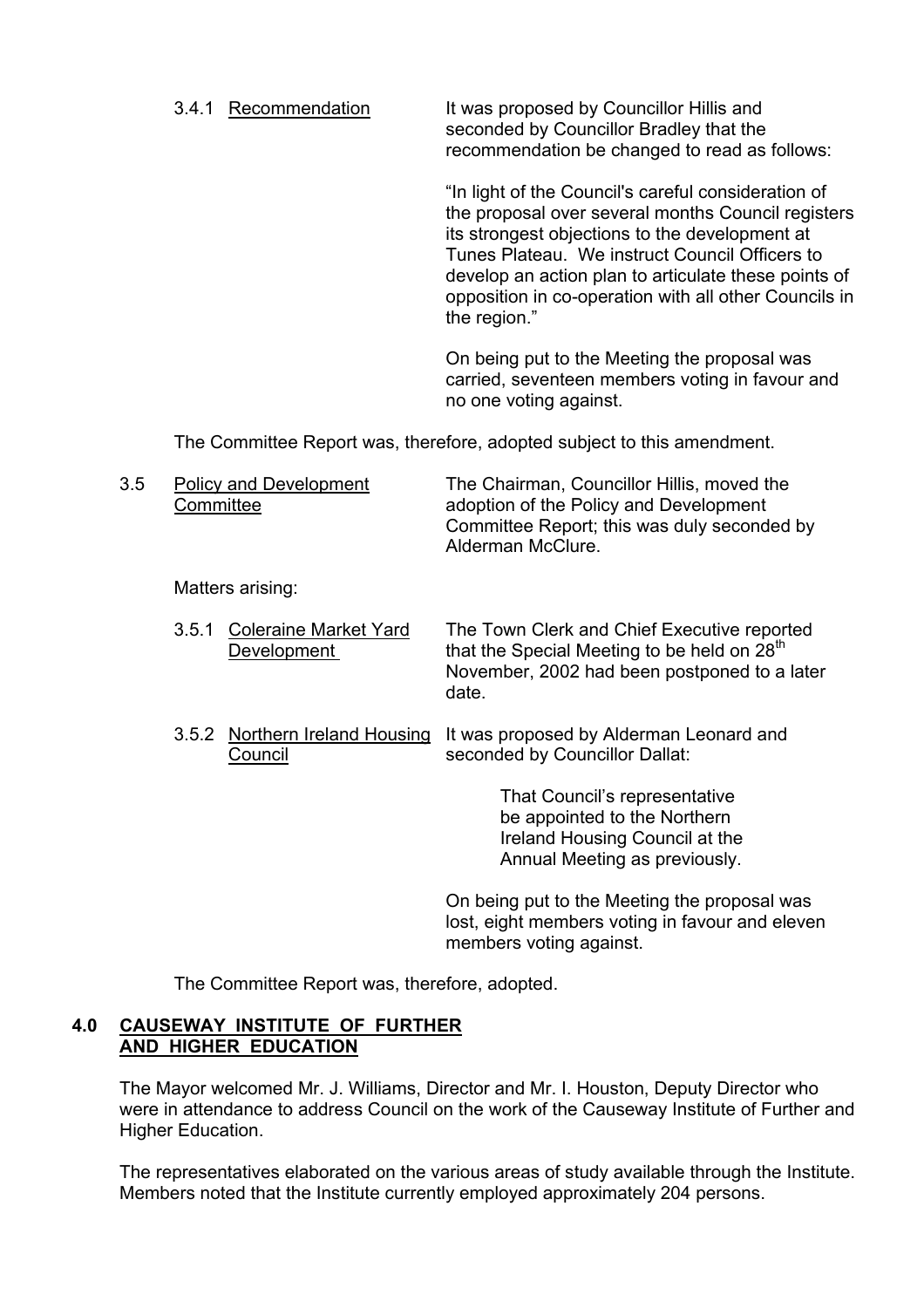A full discussion ensued during which the representatives answered various members' questions. The Mayor thanked the representatives for their interesting and informative presentation after which they withdrew.

# **5.0 DEPARTMENT OF EMPLOYMENT AND LEARNING - "ROLE OF THE STATUTORY FURTHER EDUCATION SECTOR" - CONSULTATION PAPER**

The Town Clerk and Chief Executive advised members that the closing date for response was  $10<sup>th</sup>$  January, 2003. This item would be placed on the Agenda for the December Meeting of the Policy and Development Committee.

# **6.0 NORTH-EASTERN EDUCATION AND LIBRARY BOARD**

Tabled:

 Minutes of the North-Eastern Education and Library Board dated 24<sup>th</sup> September, 2002.

## **7.0 PROBATION BOARD FOR NORTHERN IRELAND**

Tabled:

 Probation Board for Northern Ireland - Annual Report 2001 - 2002.

## **8.0 NORTHERN IRELAND HUMAN RIGHTS COMMISSION**

Tabled:

 Northern Ireland Human Rights Commission - Annual Report 2002.

# **9.0 DOCUMENTS FOR SEALING**

Resolved:

That the following documents be sealed:

| 1. | Indenture and Two Counterparts              | Right of Way adjacent to Ramore Bar and<br>Restaurant, Lower Main Street, Portrush;<br>Ramore Restaurant Ltd. and Council.                          |
|----|---------------------------------------------|-----------------------------------------------------------------------------------------------------------------------------------------------------|
| 2. | Agreement and Counterpart                   | Stained Glass Window at Coleraine Town<br>Hall;<br>Council and C. McClintock, Stained Glass,<br>Unit 45, Coleraine Enterprise Agency,<br>Coleraine. |
| 3. | <b>Grant of Easement and</b><br>Counterpart | Laying of sewer pipes etc. on land at<br>Portrush Road, Coleraine;<br>Council to William J. Watters and Kathleen                                    |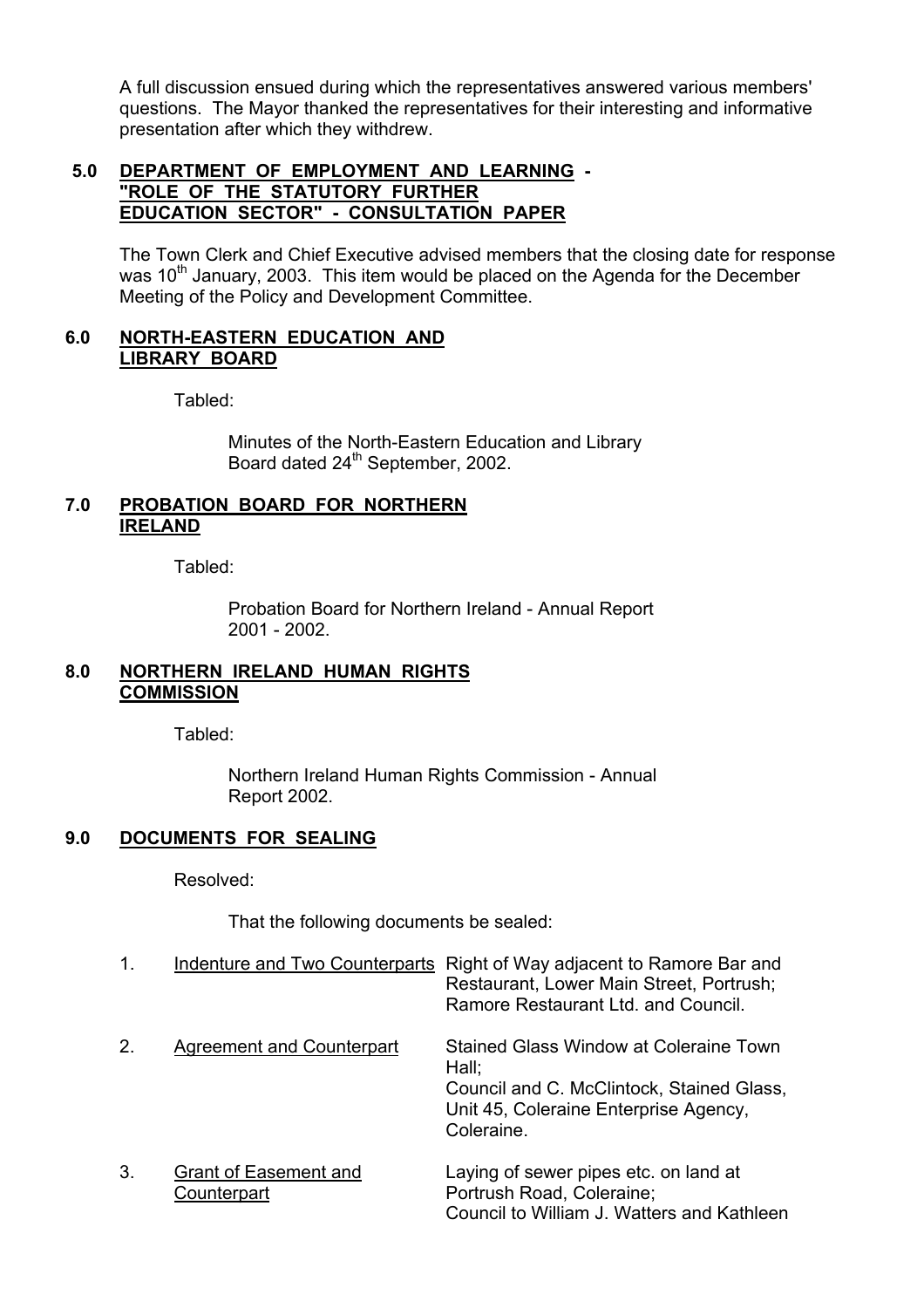P. Watters, 41 Glenstall Road, Ballymoney.

4. Cemetery Titles Grant of Right of Burial Deeds - Register Nos. 2838 - 2844 inclusive:

> Agherton -Ballywillan 2<br>Coleraine 2 Coleraine Kilrea - Portstewart 3

Advanced Deeds - Register Nos. 0042 - 0044 inclusive:

Agherton 2

Ballywillan -

Coleraine -

Portstewart 1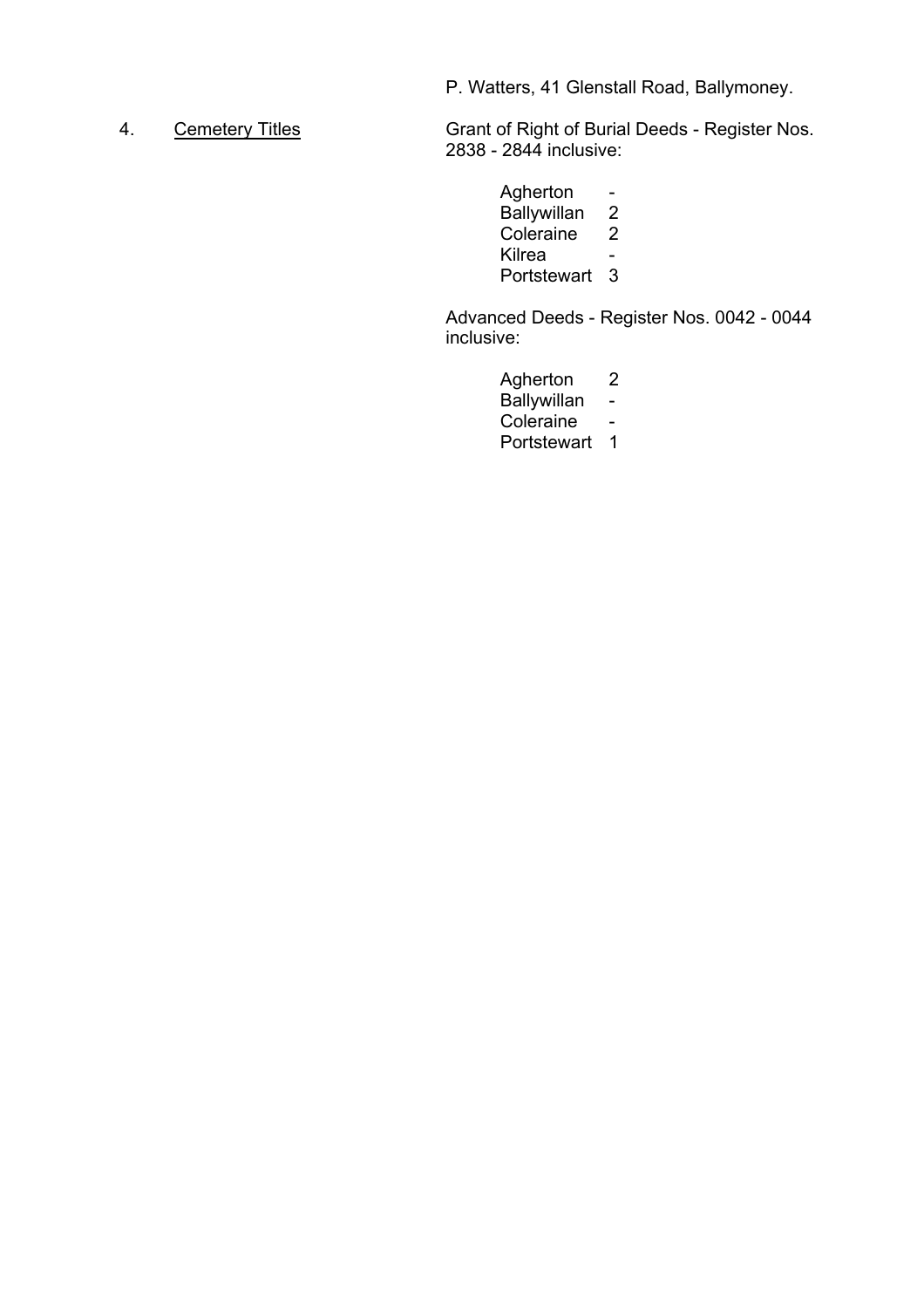# **POLICE LIAISON**

## **NORTH WEST ë200í SUB-COMMITTEE**

# **27th November, 2002.**

| <b>Present:</b>                                                                            | Councillor E. A. Johnston (Mrs.), in the Chair                                                                                                                         |                   |
|--------------------------------------------------------------------------------------------|------------------------------------------------------------------------------------------------------------------------------------------------------------------------|-------------------|
|                                                                                            | The Mayor, Councillor O. M. Church (Mrs.)                                                                                                                              |                   |
|                                                                                            | The Deputy Mayor, Councillor G. L. McLaughlin                                                                                                                          |                   |
|                                                                                            | <b>Aldermen</b>                                                                                                                                                        |                   |
|                                                                                            | P. E. A. Armitage (Mrs.)<br>(Items $3.0 - 8.0$ )                                                                                                                       | <b>B.</b> Leonard |
|                                                                                            | <b>Councillors</b>                                                                                                                                                     |                   |
|                                                                                            | C. S. Alexander (Ms.)<br>N. F. Hillis                                                                                                                                  | R. D. Stewart     |
| <b>Represent-</b><br>atives from<br><b>Coleraine</b><br>and District<br><b>Motor Club:</b> | Mr. E. Johnston, Race Director and Mr. M. Whyte,<br>Clerk of the Course/Race Secretary                                                                                 |                   |
| <b>Represent-</b><br>atives from<br>P.S.N.I.:                                              | Inspector J. Kinkead, Inspector A. Lemon and Sergeant N.<br>Monteith                                                                                                   |                   |
| <b>Officers in</b><br><b>Attendance:</b>                                                   | Director of Environmental Health, Senior Environmental<br>Health Officer, Principal Administrative Officer, Enforcement<br><b>Officer and Administrative Assistant</b> |                   |

#### **1.0 WELCOME**

The Chairman welcomed everyone to the meeting.

A special welcome was extended to the Director of Environmental Health on his recent return to work following illness.

# **2.0 DATE OF NORTH WEST ë200í - 2003**

Mr. Whyte reported that the North West '200' would be held on 10<sup>th</sup> May, 2003 with practices on the evenings of  $6<sup>th</sup>$  and  $8<sup>th</sup>$  May, 2003.

### **3.0 OFFICIAL CAMP SITE**

Reported that Coleraine and District Motor Club were finalising negotiations for the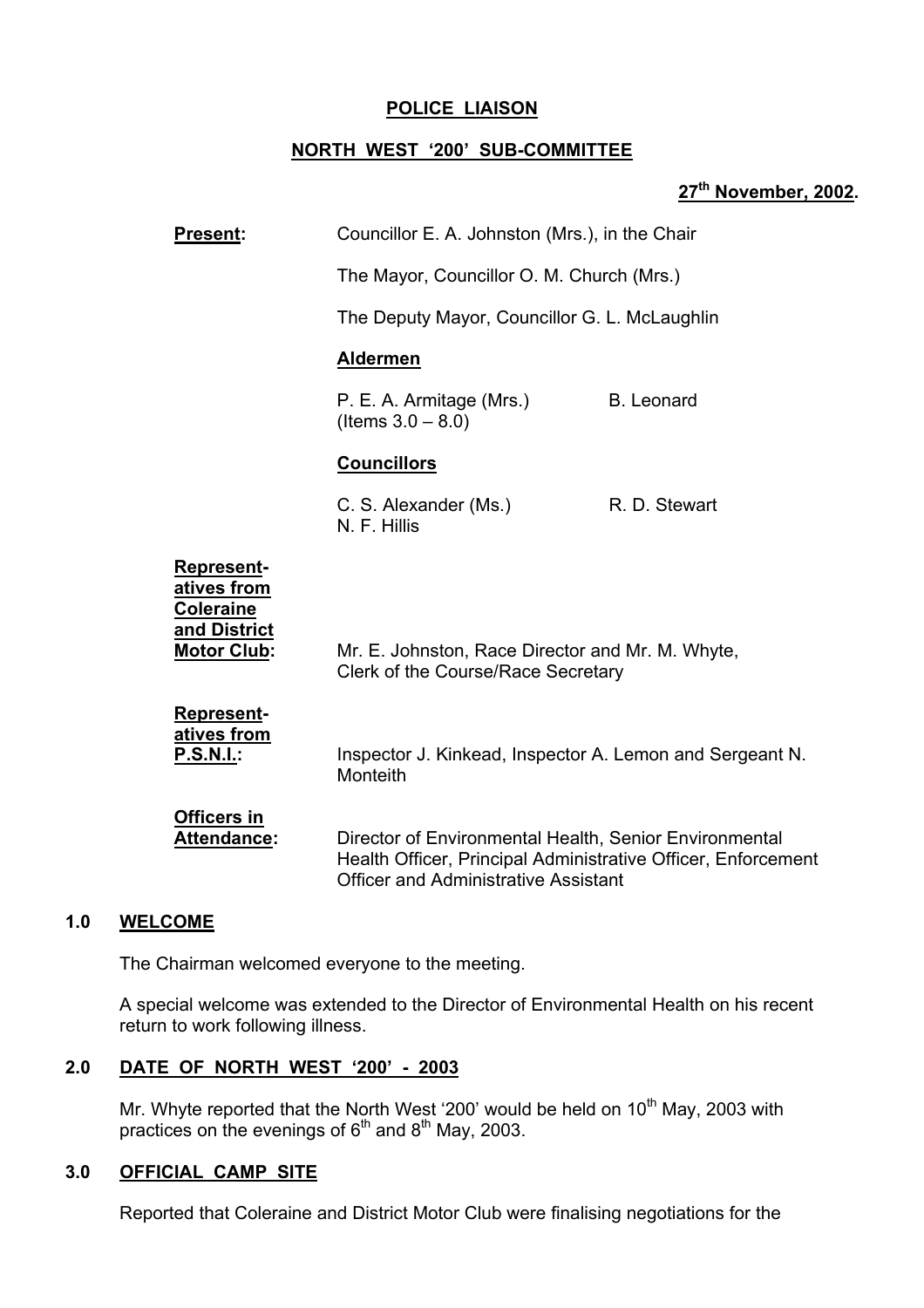retention of the camp site with the Sports and Social Club at Ballyrashane. It was anticipated that the Motor Club would enter into an agreement with the landowner for the next three years.

Council is recommended to support the provision of this camp site, in principle, the funding of which will be included in an overall funding package which will be the subject of discussion between Head of Development Services and the Motor Club.

A report on the funding package will be considered at a future meeting of Policy and Development Committee.

# **4.0 STREET TRADING**

Following discussion it was recommended that the same arrangements as in 2002, with the exclusion of High Road, Portstewart, be applied for the issue of temporary Street Trading Licences:

Ring Road/Atlantic Road/Cromore Road areas Coleraine – No restrictions Mill Road area Portstewart - No restrictions Central Avenue/Portmore Road areas Portstewart – No restrictions Glenmanus Road/Glenvale Crescent area Portrush – 4 vehicles Eglinton Street area Portrush - 4 vehicles

# **5.0 OTHER EVENTS**

Mr. M. Whyte reported that he would be meeting with the Director of Leisure Services regarding events to be staged during the week of the North West '200'. Once a final package of events has been agreed an application would be made to the Northern Ireland Tourist Board for funding.

Noted.

# **6.0 OPERATIONAL ISSUES**

Recommended:

That Council provide the following, as in previous years:

- (a) Stewards for Council lands
- (b) Signage
- (c) Distribution of leaflets
- 6.1 Council Lands Recommended:

That Council make available the following lands:

- (1) Ballyreagh Road Pits Area; Field adjacent to McLaughlins Hotel; Parcels of land at Ballyreagh Golf Course/Pitch and Putt; Blackhill
- (2) Land at Metropole, Portrush
- (3) Car Parks, Portrush West Bay; Glen Road; Fire Station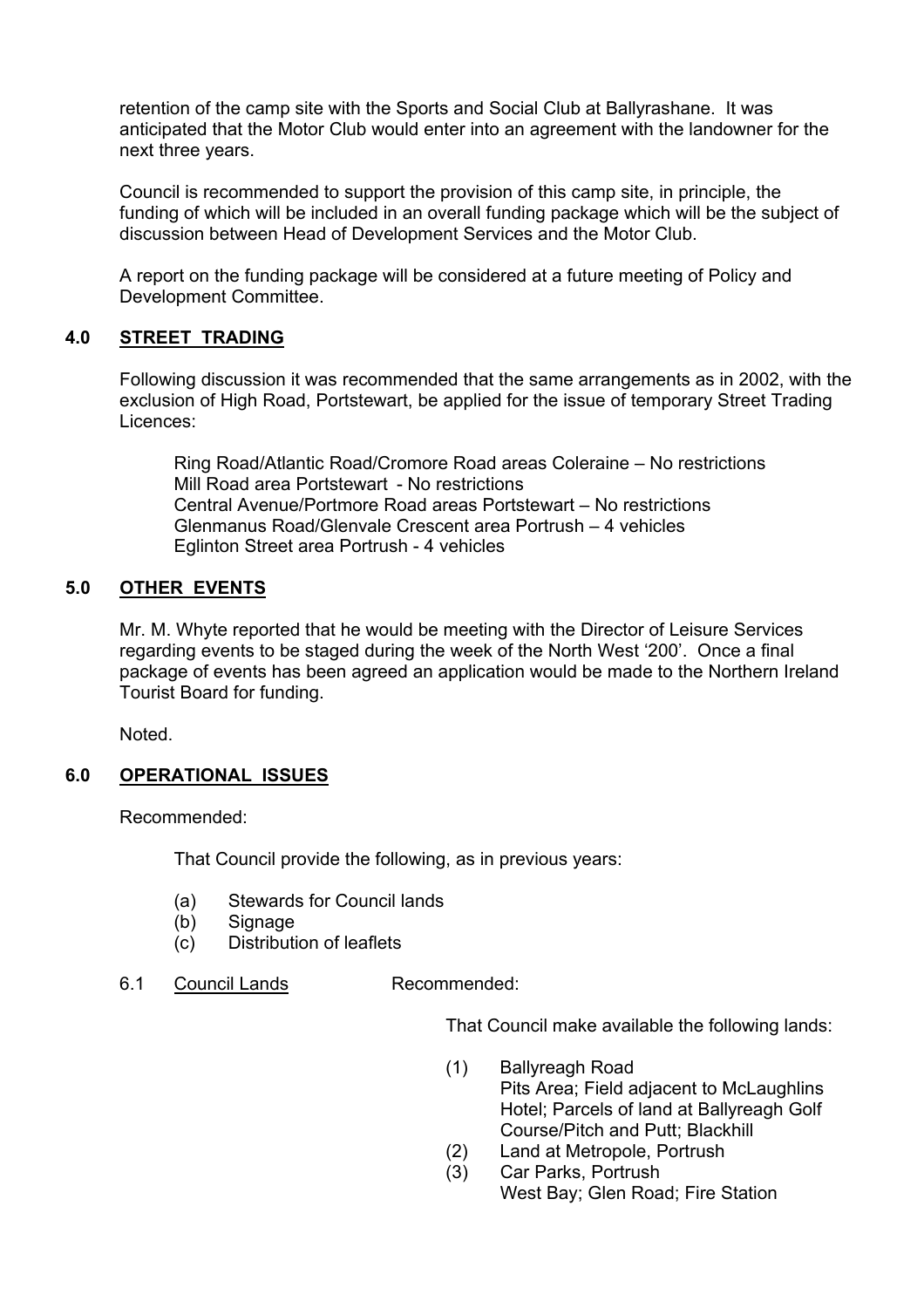# **7.0 FREEDOM OF THE BOROUGH**

Mr. M. Whyte expressed thanks on behalf of the Coleraine and District Motor Club to Council for agreeing to confer the Freedom of the Borough on the Club.

# 8.0 NORTH WEST '200' FINANCES

 Mr. M. Whyte circulated, for information, the Income and Expenditure Account for the North West '200'  $-$  Camp Finances 2002.

Noted.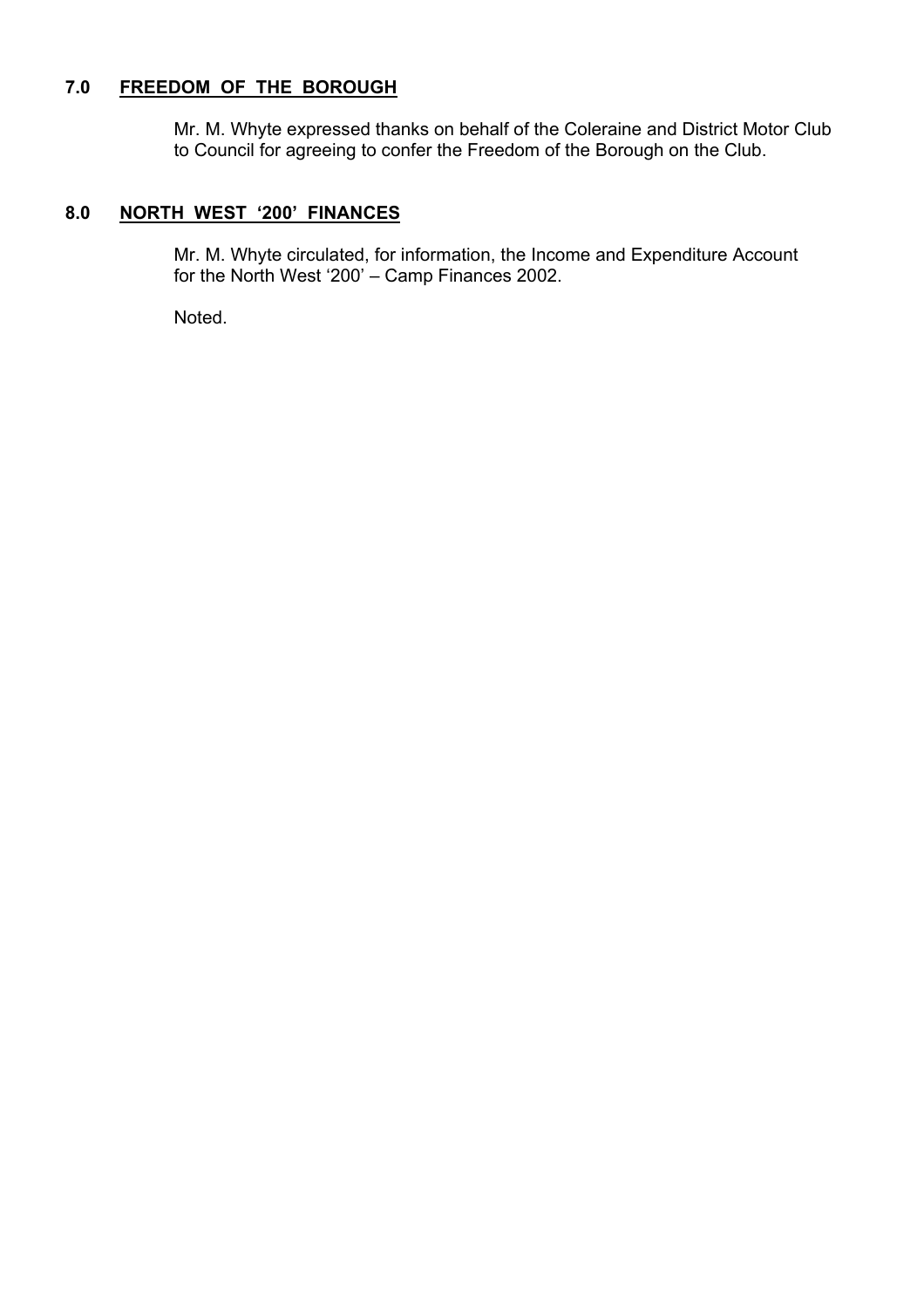# **LEISURE AND ENVIRONMENT COMMITTEE**

# **3rd December, 2002.**

| <b>Present:</b>                          | Alderman Mrs. E. T. Black, in the Chair                                                                                                                                                                                                                                                                                                     |  |  |  |
|------------------------------------------|---------------------------------------------------------------------------------------------------------------------------------------------------------------------------------------------------------------------------------------------------------------------------------------------------------------------------------------------|--|--|--|
|                                          | The Deputy Mayor, Councillor G. L. McLaughlin                                                                                                                                                                                                                                                                                               |  |  |  |
|                                          | <b>Aldermen</b>                                                                                                                                                                                                                                                                                                                             |  |  |  |
|                                          | P. E. A. Armitage (Mrs.)<br><b>B.</b> Leonard<br>(Items 2.0 - 11.3)<br>W. J. McClure<br>W. T. Creelman                                                                                                                                                                                                                                      |  |  |  |
|                                          | <b>Councillors</b>                                                                                                                                                                                                                                                                                                                          |  |  |  |
|                                          | C. S. Alexander (Ms.)<br>E. A. Johnston (Mrs.)<br>D. D. Barbour<br>(Items $1.0 - 3.2$ )<br>D. McClarty<br>J. M. Bradley<br>(Items $1.0 - 3.5$ )<br>$($ ltems 2.0 - 11.3 $)$<br>J. J. Dallat<br>R. A. McPherson<br>T. J. Deans<br>A. McQuillan<br>E. P. Fielding (Mrs.)<br>E. M. Mullan<br>(Items 2.0 - 11.3)<br>R. D. Stewart<br>W. J. Watt |  |  |  |
| <b>Officers in</b><br><b>Attendance:</b> | Director of Leisure Services, Director of Technical Services,<br>Director of Environmental Health, Senior Building Control Officer,<br>Leisure Services Officer (Facilities), Leisure Services Officer<br>(Services), Parks General Manager (Items 1.0 - 3.1), Principal<br>Administrative Officer and Administrative Assistant             |  |  |  |

#### **Apologies:** The Mayor, Councillors Hillis and King

## **1.0 WELCOME**

The Chairman extended a warm welcome to the Director of Environmental Health on his return to the Chamber following his recent illness.

The Director of Environmental Health thanked members for their kind wishes.

## **2.0 HOMESEAL NORTHERN IRELAND LTD.**

The Chairman welcomed Ms. M. McCloskey and Mr. R. Gawne from Homeseal Northern Ireland Ltd. who were in attendance to address Committee regarding funding for home insulation works.

Members noted that the Homeseal scheme was targeted at householders over 60 years of age who either own or rent their own homes and are not in receipt of a means tested benefit. A full insulation package was offered under the scheme. Homeseal proposed to undertake such a scheme in the Coleraine and Limavady Council areas. It was proposed that 150 houses in the Coleraine Borough be included in the scheme.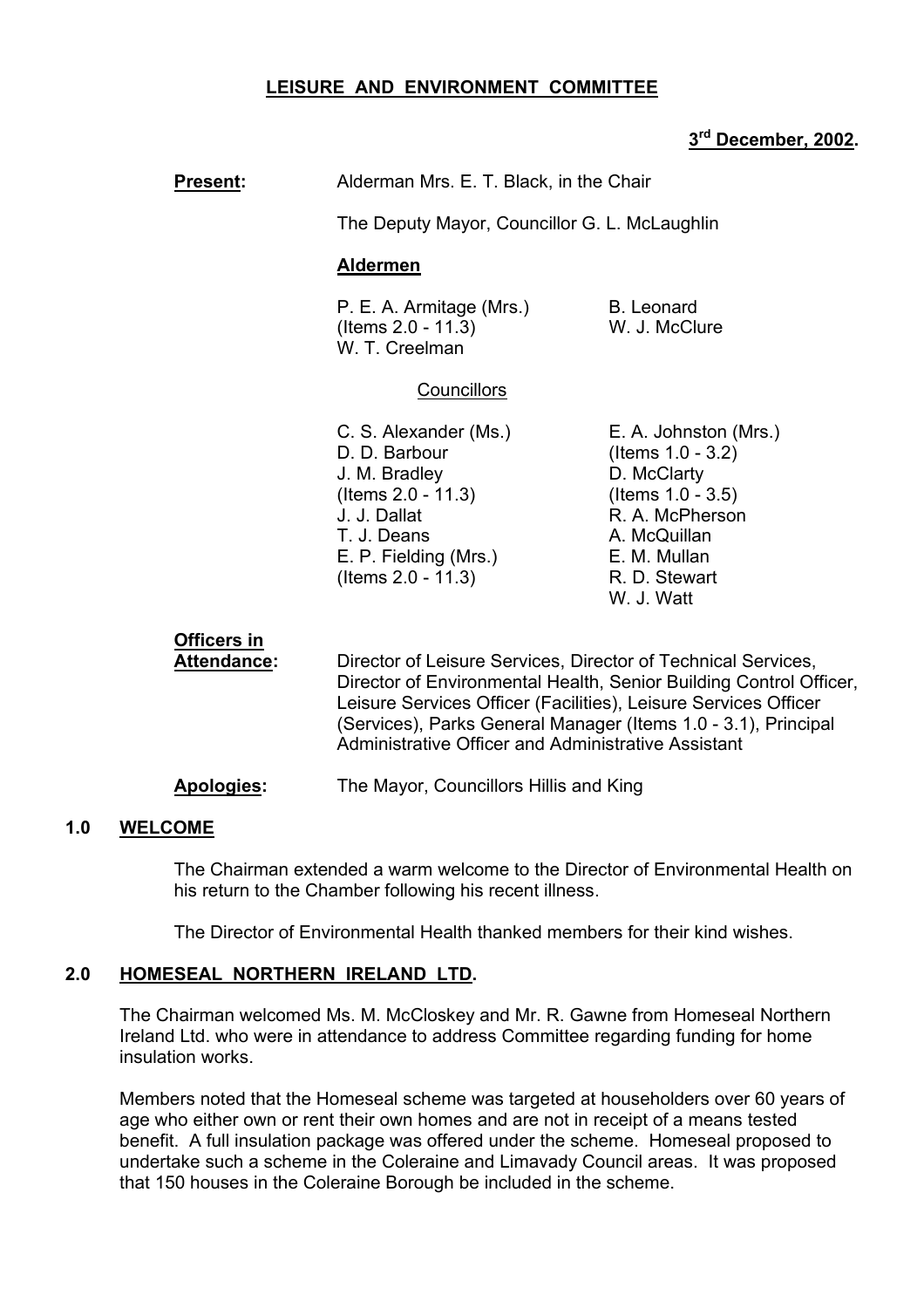The total cost of the scheme was estimated at £226,665.00 and £42,933.00 was sought as the Council's contribution. The representatives elaborated on the details of the scheme and answered various members' questions on the topic.

Recommended:

That funding be considered at a future meeting under the Landfill Tax Credit Scheme.

The Chairman thanked the representatives for their interesting and informative presentation after which they withdrew.

# **3.0 LEISURE SERVICES REPORT**

The Report of the Director of Leisure Services was considered (previously supplied).

Matters arising:

3.1 Civic Headquarters The Chairman welcomed Mr. M. Savage, Parks General Manager, who was in attendance to make a presentation on possible planting proposals regarding the large open space in front of the Civic Headquarters.

> Mr. Savage elaborated on the possible planting schemes and together with the Director of Leisure Services answered various members' questions on this topic.

Recommended:

That the planting proposals be referred to the Property Working Group for further consideration.

The Chairman thanked Mr. Savage for his interesting presentation after which he withdrew.

 3.2 Article 40 - Planning Service Consideration was given to information, as detailed in the report regarding future Article 40 agreements with developers in conjunction with the Planning Service.

> Council is recommended to agree to the proposals as outlined in the report.

 3.3 Northern Ireland Milk Cup - Council is recommended to agree to provide Financial Assistance **Financial assistance to the Northern Ireland Milk** Cup event for the next three years as follows:

> 2003 - £17,000.00 2004 - £18,000.00 2005 - £19,000.00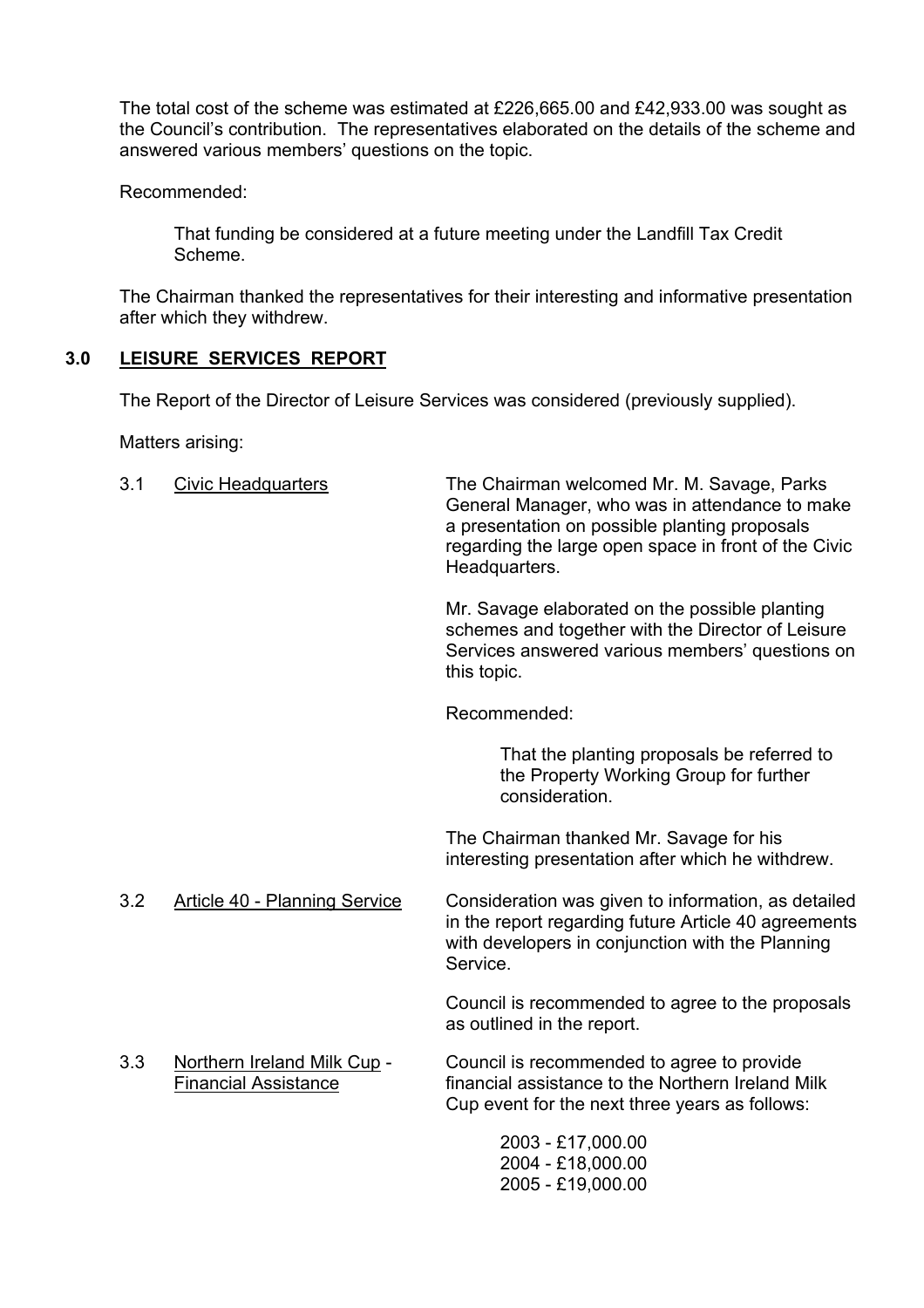3.4 Equality Scheme Members welcomed Mr. R. Deighan who was attached to the Leisure Services Department for one year as part of an industrial placement. Mr. Deighan would be working closely with various groups throughout the Borough to identify gaps in Council's current service delivery developing programmes and enabling better use to be made of Council facilities.

## 3.5 For Information The Director of Leisure Services included information in his report on the following:

- $(a)$  "Illumination" Exhibition
- (b) Sports Development Programme Report May - December 2002
- (c) Kilrea Sports Hall

# **4.0 TECHNICAL SERVICES REPORT**

The Report of the Director of Technical Services was considered (previously supplied).

Matters arising:

- 4.1 Legal Proceedings
	- (N.I.) Order 1978 **Garvagh**

4.1.1 The Pollution Control It was proposed by Councillor Watt, seconded by and Local Government Alderman Creelman and agreed:

Waste Disposal Site - That this matter be considered "In Craigmore Road, Committee" at the end of the meeting.

- 4.2 DRD Roads Service
	- 4.2.1 Union Street, Coleraine Roads Service proposed to introduce a "NO WAITING AT ANY TIME" restriction for a length of 18 metres in the vicinity of Nos. 88 and 90 Union Street, Coleraine to address ongoing problems experienced by users of the access from Rathain Fold.

Council is recommended to agree.

 4.3 North West Regional Waste Consideration was given to information, as Management Plan detailed in the report regarding the North West Regional Waste Management Plan.

> It was proposed by Councillor Watt, seconded by Councillor Mullan and recommended:

> > That Council formally adopt the Waste

Management Plan as determined by the Department of the Environment.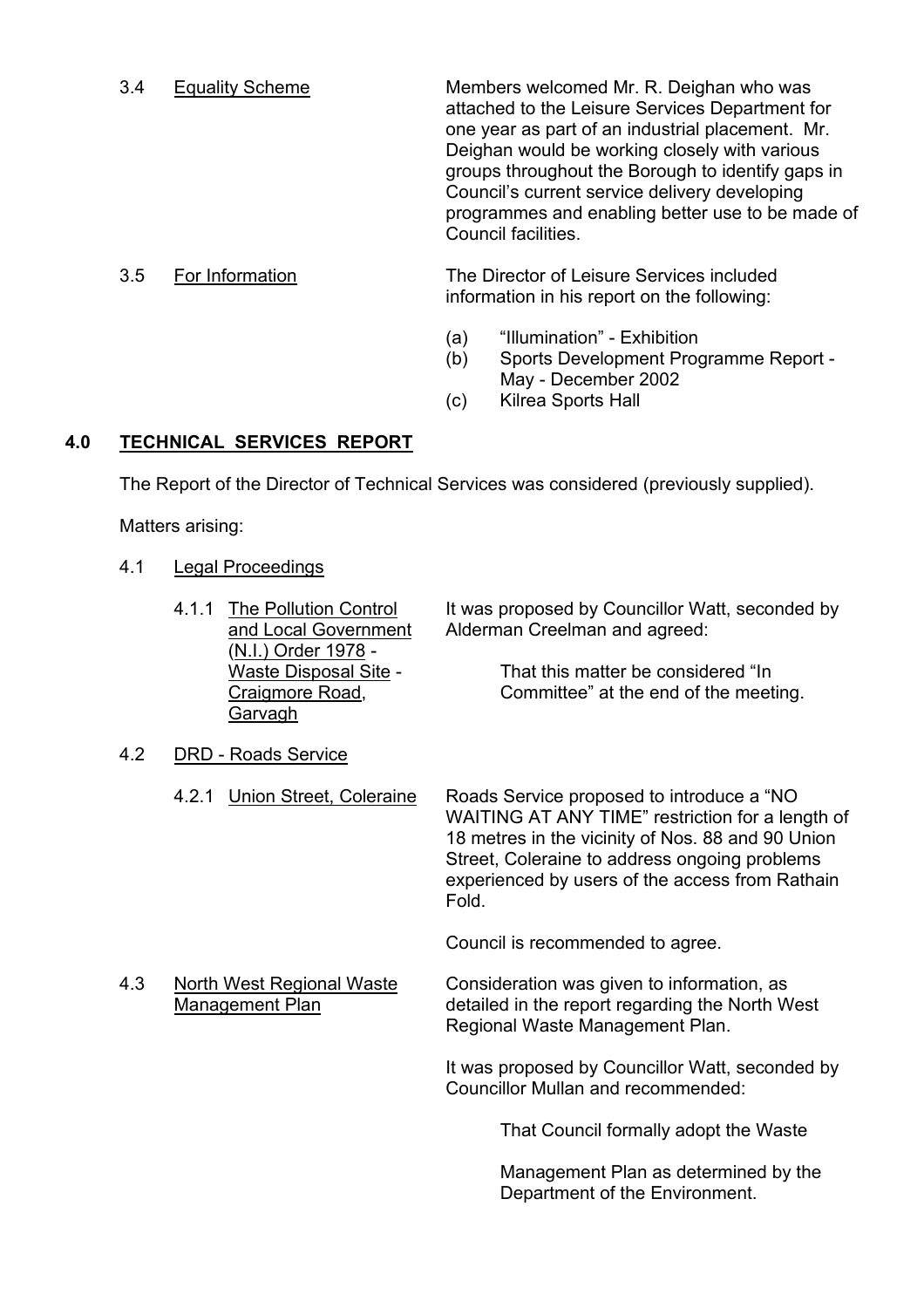# 4.4 Tenders - Fridges/Freezers Tenders had been received on behalf of

Ballymoney, Coleraine, Limavady, Magherafelt and Strabane Councils for the collection, recovery and disposal of refrigeration units as follows:

|     |                               | Company                                                                                                                                                             | <b>Price Per</b><br>Unit |
|-----|-------------------------------|---------------------------------------------------------------------------------------------------------------------------------------------------------------------|--------------------------|
|     |                               | <b>Shore Recycling</b><br>Findony, Muckhart Road<br>Dunning, Perth, Scotland                                                                                        | £11.65                   |
|     |                               | COD International Ltd.<br>110 Trewmount Road, Killyman<br>Dungannon                                                                                                 | £11.70                   |
|     |                               | <b>Natural World Products</b><br>55 Caragaclougher Road<br>Keady                                                                                                    | £11.75                   |
|     |                               | <b>Evans Logistics</b><br>Park Avenue, Aberystwyth<br>Wales                                                                                                         | £12.45                   |
|     |                               | Simsmetal UK Ltd.<br>Maysfield Road, Derby                                                                                                                          | £14.31                   |
|     |                               | Cara Waste Management Ltd.<br>Parkview House, Beech Hill<br>Clonskeagh, Dublin                                                                                      | £14.52                   |
|     |                               | Foyle Skip Hire<br>90 Victoria Road, Londonderry                                                                                                                    | £17.50                   |
|     |                               | <b>Avenue Recycling</b><br>202 Tates Avenue, Belfast                                                                                                                | £18.00                   |
|     |                               | Council is recommended to accept the lowest<br>tender from Shore Recycling at a cost of £11.65<br>per unit as recommended by the Group.                             |                          |
| 4.5 | Tenders - Recycable Materials | Tenders had been received on behalf of<br>Ballymoney, Coleraine, Limavady and Strabane<br>Councils for Recycable Materials as detailed in the<br>report as follows: |                          |

| <b>COMPANY</b>                                   | <b>PRICE</b><br><b>OPTION</b><br>(1)<br>per tonne | <b>PRICE</b><br><b>OPTION</b><br>(2)<br>per tonne | <b>PRICE</b><br><b>OPTION</b><br>(3)<br>per tonne | <b>COMMENTS</b>             |
|--------------------------------------------------|---------------------------------------------------|---------------------------------------------------|---------------------------------------------------|-----------------------------|
| <b>Glassdon Waste</b><br>Drummenny Road<br>Coagh | £26.50                                            | £42.00                                            | £19.70                                            | Full and complete<br>tender |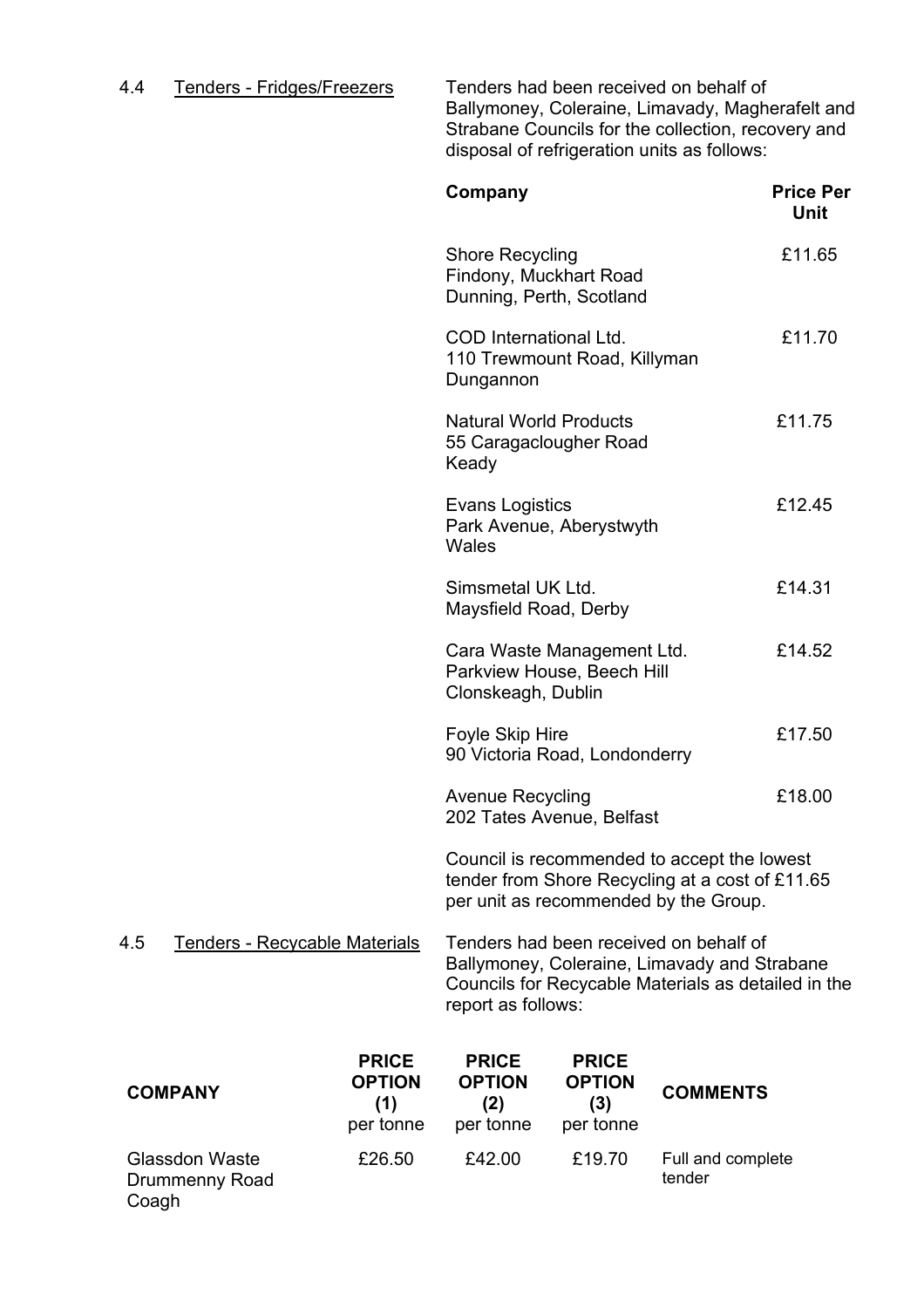| 33 Boom Lodge<br><b>Culmore Road</b><br>Londonderry | <b>TK Brolly Enterprises</b>                                 | £45.00 | £55.00                                                                                                           | £25.00 | Some gaps<br>require to be filled<br>to complete<br>tender                                                                                                                                                                                                  |
|-----------------------------------------------------|--------------------------------------------------------------|--------|------------------------------------------------------------------------------------------------------------------|--------|-------------------------------------------------------------------------------------------------------------------------------------------------------------------------------------------------------------------------------------------------------------|
| 41 Strabane Road<br>Castlederg                      | Killen Recycling Centre                                      |        |                                                                                                                  | £15.00 | Not a complete<br>tender                                                                                                                                                                                                                                    |
| <b>APK Haulage</b><br>12 Nursery Road<br>Armagh     |                                                              |        | £30.50                                                                                                           |        | Not a complete<br>tender                                                                                                                                                                                                                                    |
| <b>NOTE:</b>                                        |                                                              |        |                                                                                                                  |        |                                                                                                                                                                                                                                                             |
|                                                     | Option 1<br>Option 2<br>Option 3                             |        | To transport and recycle waste<br>To load, transport and recycle waste<br>To receive waste at centre and recycle |        |                                                                                                                                                                                                                                                             |
|                                                     |                                                              |        | table.                                                                                                           |        | Council is recommended to accept the tender from<br>Glassdon Waste, Coagh at the rates quoted in the                                                                                                                                                        |
|                                                     |                                                              |        | have still to be determined.                                                                                     |        | The price most likely to be used would be Option 1<br>(£26.50/tonne). This would cover the costs of<br>transporting and recycling the material. Loading<br>costs and storage costs would be additional and                                                  |
| 4.6                                                 | <b>Building Control</b>                                      |        |                                                                                                                  |        |                                                                                                                                                                                                                                                             |
|                                                     | 4.6.1 Approvals                                              |        |                                                                                                                  |        | Approval had been given for forty-nine applications.                                                                                                                                                                                                        |
| 4.7<br>Awards"                                      | <b>Cannon Hygiene Northern</b><br>Ireland - "Loo of the Year |        |                                                                                                                  |        | Committee noted that Downhill toilet block had won<br>the national category for beach related facilities<br>with Park Street, Coleraine and Bridge Street,<br>Garvagh judged worthy of a 4 star award. Strand<br>Road, Coleraine had gained a 3 star award. |
|                                                     |                                                              |        | in the operation of these toilet blocks.                                                                         |        | Congratulations were extended to the staff involved                                                                                                                                                                                                         |
| 4.8                                                 | For Information                                              |        |                                                                                                                  |        | The Director of Technical Services included<br>information in his report on the following:                                                                                                                                                                  |
|                                                     |                                                              |        |                                                                                                                  |        | National Gutter and Building Maintenance Work                                                                                                                                                                                                               |

# **5.0 ENVIRONMENTAL HEALTH REPORT**

The Report of the Director of Environmental Health was considered (previously supplied).

Matters arising:

5.1 Legal Proceedings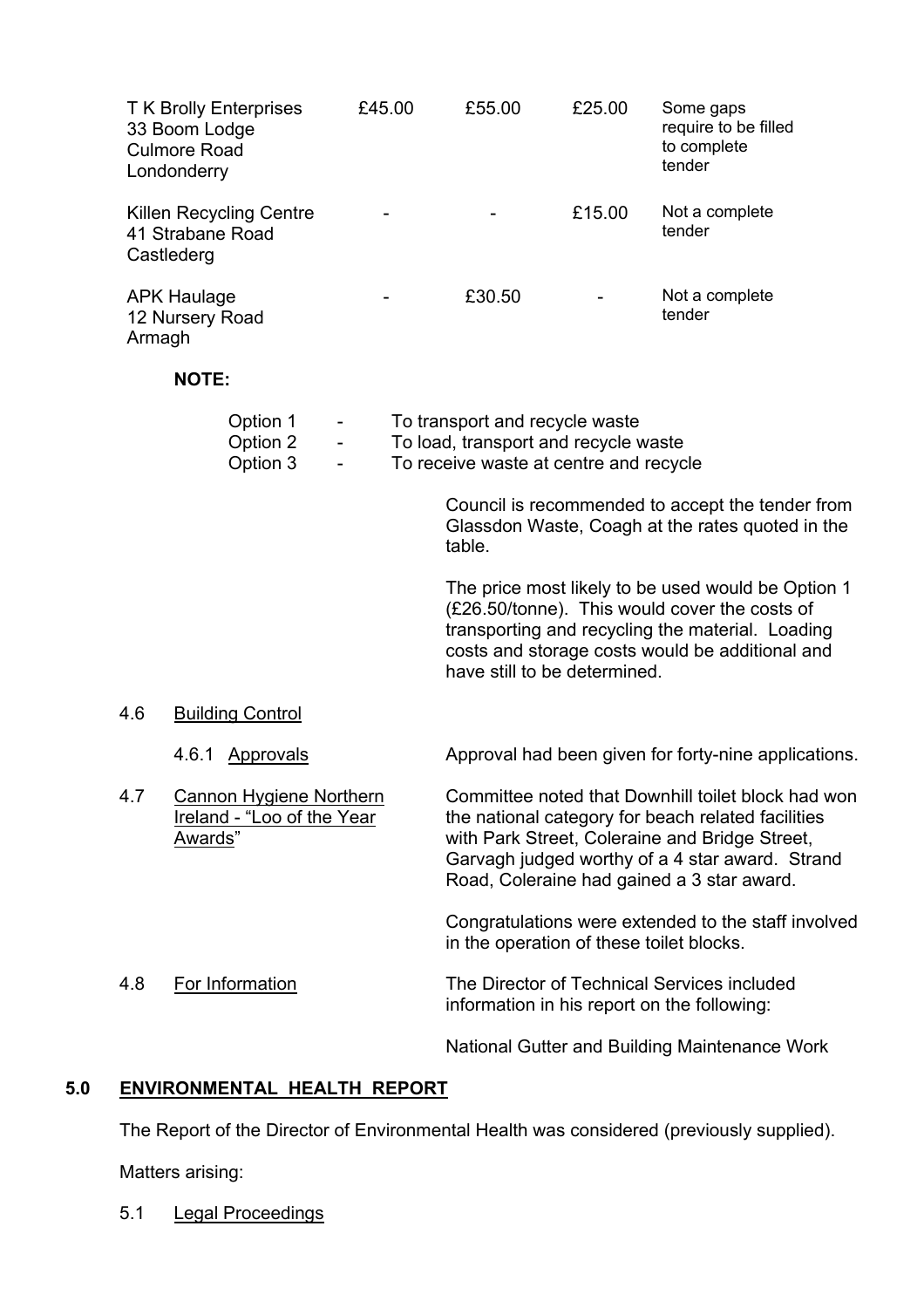(N.I.) Order 1978 -

 Local Government (Miscellaneous Provisions) (N.I.) Order 1985 - Shirley's Diner, 26 Causeway Street, Portrush

5.1.1 The Pollution Control It was proposed by Councillor Stewart, seconded and Local Government by Alderman McClure and agreed:

Commercial Noise That these matters be considered "In Pollution **Committee**" at the end of the meeting.

 5.2 The Beef Labelling Consideration was given to information, as detailed (Enforcement) Regs in the report, regarding The Beef Labelling (N.I.) 2001 (Enforcement) Regs (N.I.) 2001.

> Council is recommended, in accordance with Article 47A of the Local Government Act (N.I.) 1972 as amended by Local Government (Miscellaneous Provisions) (N.I.) Order 1985 to delegate authorisation powers to the Town Clerk and Chief Executive under The Beef Labelling (Enforcement) Regs (N.I.) 2001.

# **6.0 CONSULTATION PAPER**

The Principal Administrative Officer reported that the undernoted consultation paper had been received and was available for members who wished to consider making a response:

Department of the Environment - Environmental Policy Division - "Possible Producer Responsibility Model For Used Tyres"

#### **7.0 ENVIRONMENT AND HERITAGE SERVICE**

Tabled:

Report entitled "Managing the Water Environment in N.I. 2000"

# **8.0 SPECIAL MEETING**

 Reported that a Special Meeting of the Policy and Development Committee to hear the three stage 2 presentations for the development of Coleraine Market Yard would be held on Thursday, 12<sup>th</sup> December, 2002 at 7.00 p.m.

Noted.

# **9.0 GATESIDE ROAD, COLERAINE**

Reference was made to the state of the verges at Gateside Road, Coleraine.

 The Director of Technical Services agreed to raise this matter with the Divisional Roads Manager.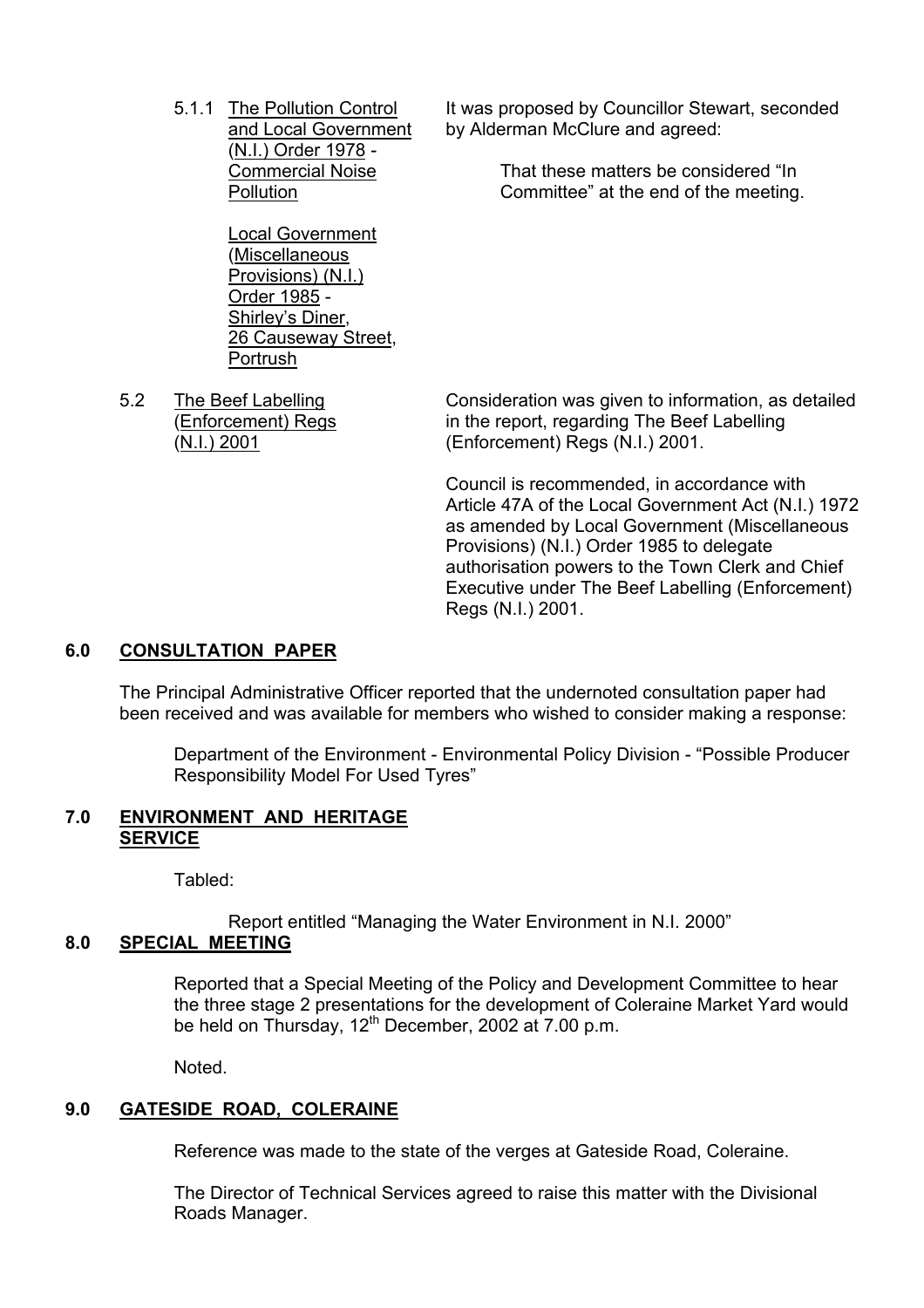# **10.0 CHRISTMAS TREE - THE DIAMOND, COLERAINE**

The Director of Technical Services noted members' comments regarding the decoration of the Christmas Tree at The Diamond, Coleraine.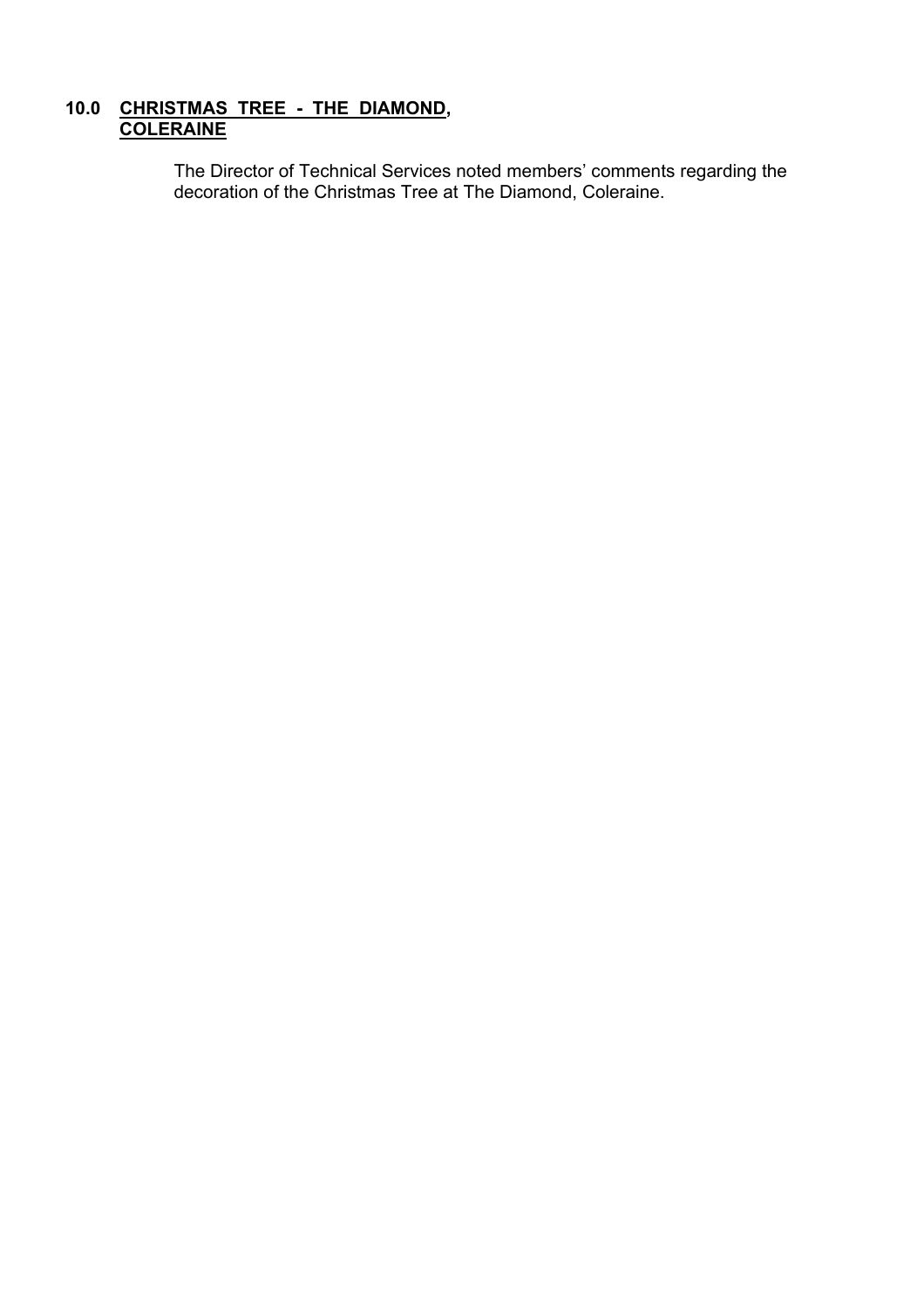# **PLANNING COMMITTEE**

# **10th December, 2002.**

| Councillor J. M. Bradley in the Chair |
|---------------------------------------|
|---------------------------------------|

 The Mayor, Councillor O. M. Church (Mrs.) (Items 1.0 - 2.3)

The Deputy Mayor, Councillor G. L. McLaughlin

### **Aldermen**

P. E. A. Armitage (Mrs.) B. Leonard (Items 1.2 - 4.0) W. J. McClure W. T. Creelman

## **Councillors**

 C. S. Alexander (Ms.) E. A. Johnston (Mrs.) D. D. Barbour W. A. King J. J. Dallat D. McClarty  $($ ltems 1.27 - 4.0 $)$  R. A. McPherson T. J. Deans A. McQuillan (Items 1.0 - 1.42) (Items 1.2 - 4.0) E. P. Fielding (Mrs.) E. M. Mullan N. F. Hillis R. D. Stewart (Items 1.2 - 4.0) W. J. Watt

| Also in            | Representatives from the Planning Service -         |
|--------------------|-----------------------------------------------------|
| <b>Attendance:</b> | Mr. E. Lynch and Mr. P. Duffy                       |
| <b>Officers in</b> | Principal Administrative Officer and Administrative |
| <b>Attendance:</b> | Assistant                                           |
| Apology:           | Alderman Mrs. Black                                 |

### **1.0 PLANNING APPLICATIONS**

A list of one hundred and five applications was considered (previously supplied).

# **Applications Deferred from Previous Meeting**

1.1 Application No. 1 C/2001/0592/F Proposed housing development - 56 no. townhouses, 70 no. semidetached, 46 no. detached, open space and roadways for private streets determination (amended scheme) off Hopefield Road (opposite Cormenagh Court/Hopefield Private Nursing

The opinion of the Planning Service was to approve.

It was agreed that the application be approved.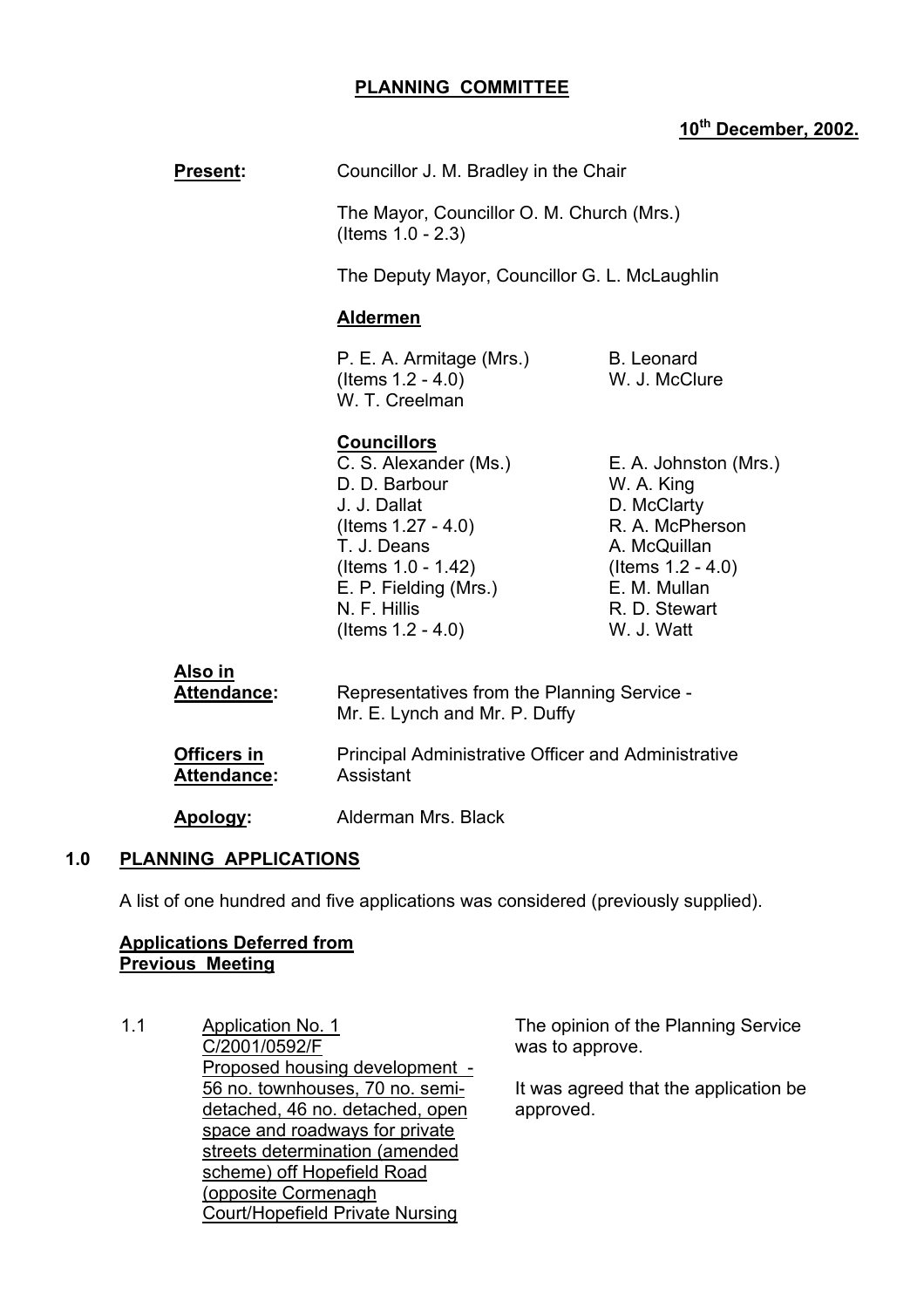Home), Portrush for Kennedy Holdings Ltd.

1.2 Application No. 2 C/2002/0039/F Residential development to consist of semi-detached and apartment dwellings at 108 Mountsandel Road, Coleraine for Mr. P. McIntyre

The opinion of the Planning Service was to approve.

Following discussion it was proposed by Councillor Mullan and seconded by Alderman Leonard:

> That the application be approved.

As an amendment it was proposed by Councillor Watt and seconded by Alderman McClure:

> That the application be deferred for one month to facilitate an office meeting.

On being put to the meeting the amendment was carried, eleven members voting in favour and six members voting against.

The application would, therefore, be deferred for one month to facilitate an office meeting.

The opinion of the Planning Service was to approve.

Following discussion it was proposed by Alderman McClure and seconded by Councillor Deans:

> That the application be deferred for one month to facilitate an office meeting.

As an amendment it was proposed by Councillor Barbour and seconded by Councillor McClarty:

> That the application be approved.

On being put to the Meeting the amendment was carried, nine members voting in favour and eight members voting against.

The application would, therefore, be

1.3 Application No. 3 C/2002/0177/F Demolition of existing dwelling and erection of 18 no. dwellings (revised layout) at 100 Castlerock Road, Coleraine for C. N. Development Ltd.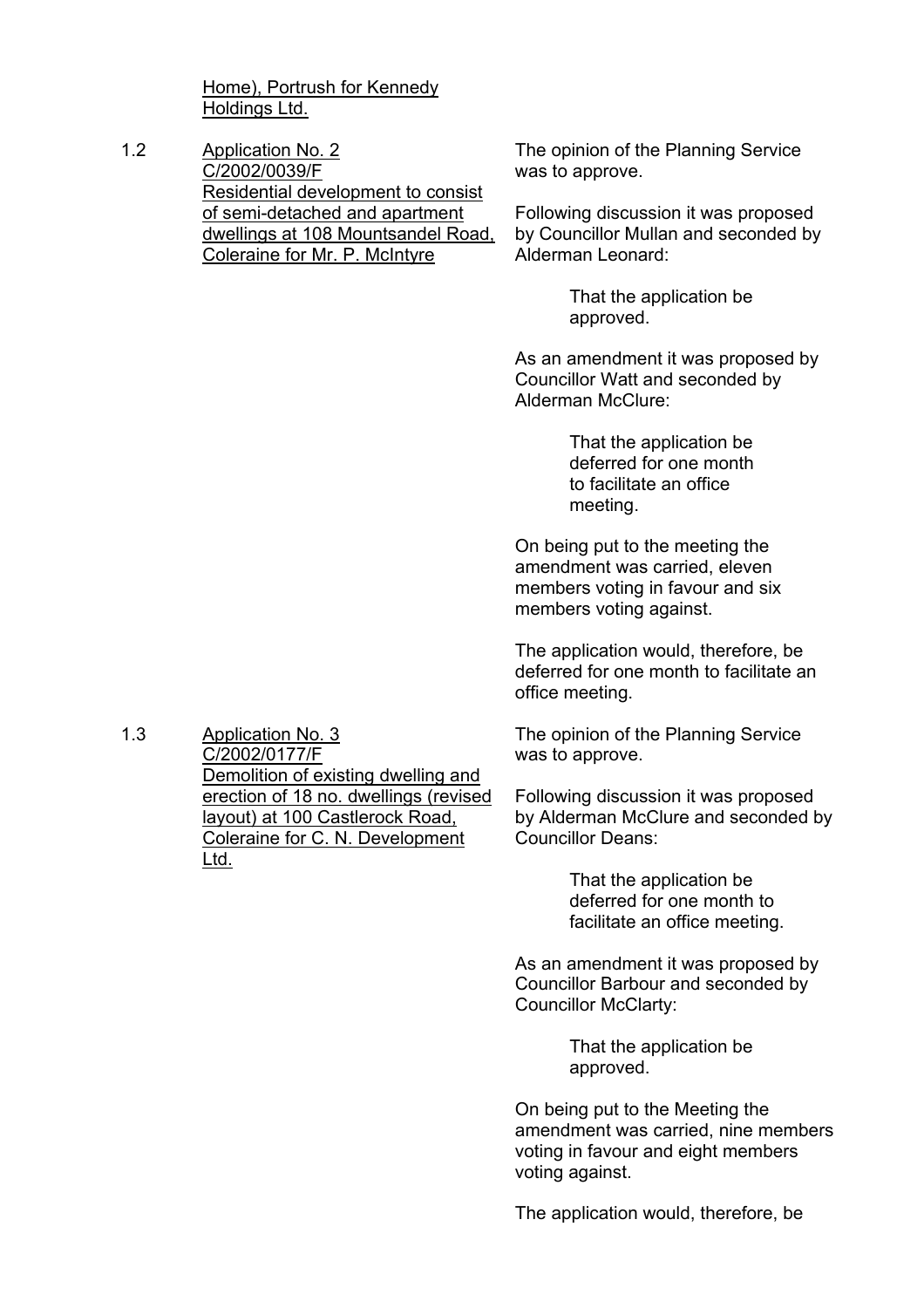#### approved.

- 1.4 Application No. 4 C/2002/0459/F Alterations/additions to house at 1 Thompson Crescent, Garvagh for Mr. and Mrs. McCafferty
- 1.5 Application No. 5 C/2002/0489/O Development comprising of 6 holiday/fishing cottages on land off Corbally Road, Portrush (Craigahulliar townland) for Mr. D. Alexander

The opinion of the Planning Service was to approve.

It was agreed that the application be approved.

Councillor Ms. Alexander declared an interest in this application and left the Meeting during the discussion.

The opinion of the Planning Service was to refuse.

Following discussion it was proposed by Alderman McClure and seconded by Councillor Watt:

> That the application be approved.

On being put to the Meeting the proposal was carried, fourteen members voting in favour and no one voting against.

The opinion of the Planning Service was to approve.

It was agreed that the application be approved.

The opinion of the Planning Service was to approve.

Reported that satisfactory amended plans had been received and the application would be approved.

The opinion of the Planning Service was to approve.

Reported that satisfactory amended plans had been received and the application would be approved.

The opinion of the Planning Service was to approve.

Reported that satisfactory amended plans had been received and the application would be approved.

- 1.6 Application No. 6 C/2002/0526/F Guest house and dwelling at 76 Coleraine Road, Portrush for Mr. E. Woods
- 1.7 Application No. 7 C/2002/0636/O 3 no. apartments - one two bedroom and 2 no. three bedroom with car parking/bins space at Eglinton Lane, Portrush for Mr. G. Morelli

1.8 Application No. 8 C/2002/0646/F Extension to dwelling at 34 Agivey Road, Kilrea for Mr. J. Quigg

1.9 Application No. 9 C/2002/0662/F New dwelling to rear of 2 Altikeeragh Lane, Castlerock for Mrs. C. Taylor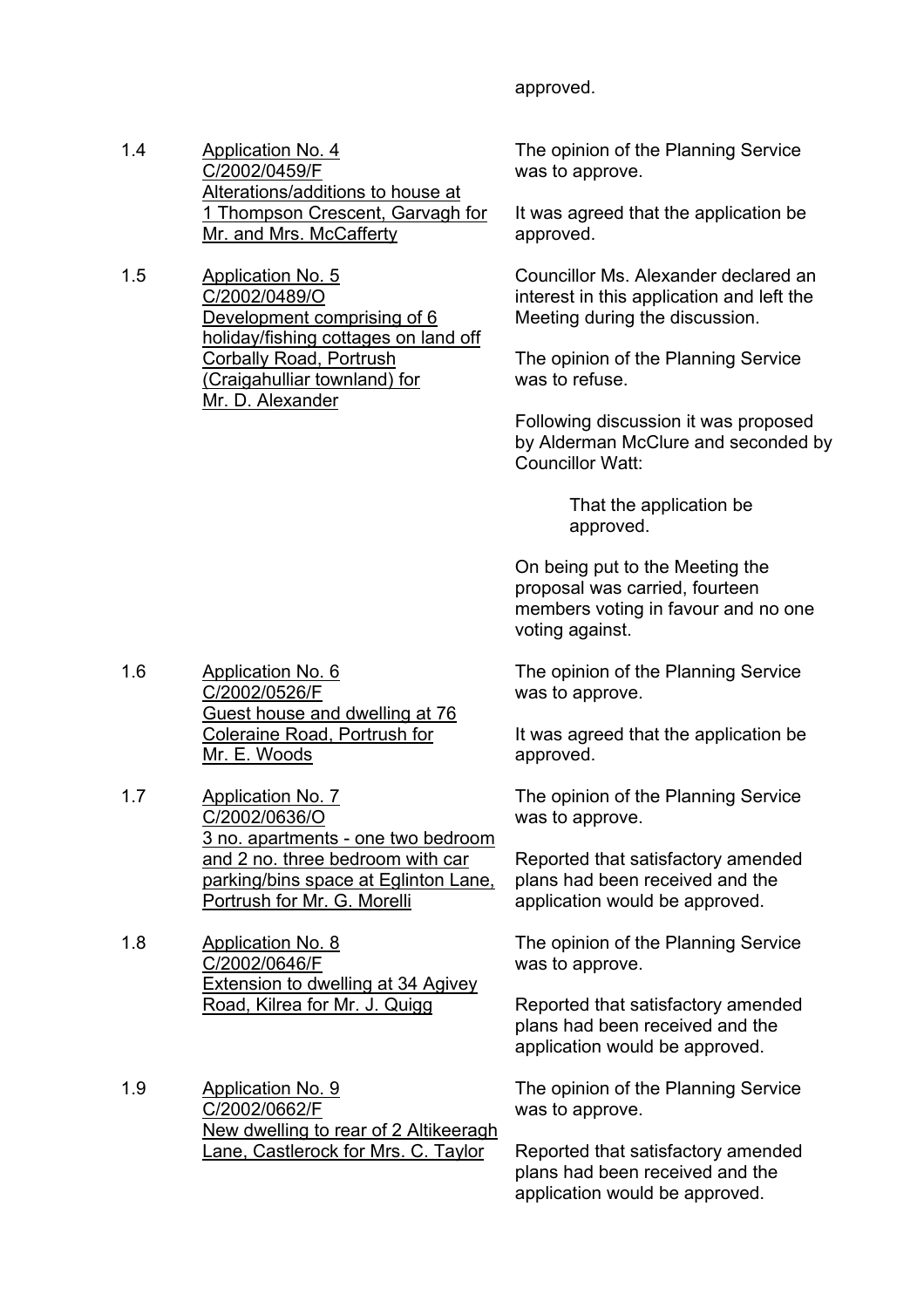1.10 Application No. 10 C/2002/0808/O Site of dwelling and garage on land to rear of No. 75 and 77 Moneybrannon Road, Coleraine for R. Holmes and G. Dodds

The opinion of the Planning Service was to refuse.

It was proposed by Councillor Watt and seconded by Alderman McClure:

> That the application be approved.

On being put to the Meeting the proposal was carried, fourteen members voting in favour and no one voting against.

The opinion of the Planning Service was to refuse.

It was agreed that the application be deferred for two weeks to facilitate further discussions with the applicant.

The opinion of the Planning Service was to refuse.

It was agreed that the application be deferred for two weeks to facilitate further discussions with the applicant.

The opinion of the Planning Service was to refuse.

It was proposed by Councillor Stewart, seconded by Councillor Watt and agreed:

> That the application be deferred for two weeks to facilitate further discussions with the applicant.

The opinion of the Planning Service was to approve.

It was agreed that the application be approved subject to conditions relating to siting, ridge height and vegetation.

The opinion of the Planning Service was to refuse.

It was agreed that the application be deferred for one month to facilitate a

1.11 Application No. 11 C/2002/0810/O Site for dwelling off Isle Road, Coleraine (260 metres south of junction with Windyhill Road) for Mr. and Mrs. Millen

1.12 Application No. 12 C/2002/0811/O Site for dwelling off Windyhill Road, opposite Knockmult Farm, Coleraine for Mr. and Mrs. Millen

1.13 Application No. 13 C/2002/0835/O Site for dwelling 300m west of Moneydig/Erganagh Road junction, Kilrea for Mr. C. Callion

1.14 Application No. 14 C/2002/0863/O Site for dwelling opposite No. 40 Ballyclogh Road, Bushmills for Mr. D. G. Ramage

# **NEW APPLICATIONS**

1.15 Application No. 2 C/2002/0041/F Proposed 4 no. one and a half storey dwellings with vehicular access off West Park, off Coleraine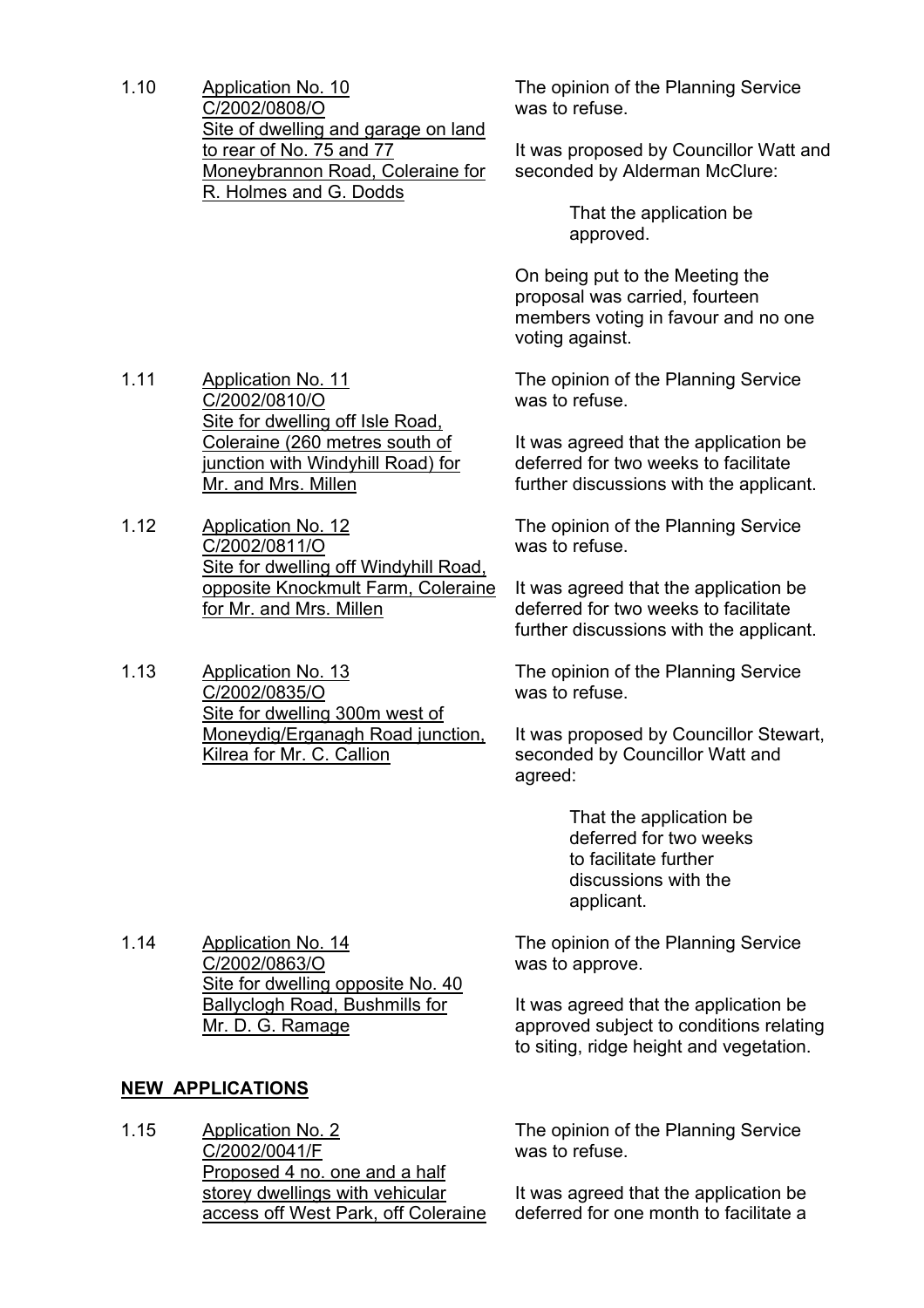Road/West Park, Portstewart for M.A.M. Developments

- 1.16 Application No. 4 C/2002/0189/F Redevelopment of existing dwellings to provide four townhouses and four apartments at lower level at 51 and 53 Dhu Varren, Portrush for Messrs. McCombe & McIlmoyle
- 1.17 Application No. 5 C/2002/0338/O Site for two storey building with ground floor tearoom and first floor living accommodation at 12 Mussenden Road, Downhill for **Gilfillan**
- 1.18 Application No. 9 C/2002/0634/O Site for dwelling (off site replacement) adjacent to 70 Sconce Road, Coleraine for Mr. J. Rock
- 1.19 Application No. 10 C/2002/0637/O Site for replacement dwelling adjacent to 70 Sconce Road, Coleraine for Mr. J. Rock
- 1.20 Application No. 11 C/2002/0694/F Proposed new domestic garage, bridge and new access on to public road all to be used in connection with No. 44 Ballyhackett Road, Castlerock (amended description) for Mr. D. Hamilton
- 1.21 Application No. 13 C/2002/0724/F Erection of 10 no. two and a half storey four bedroom town houses, two no. semi detached dwellings and 1 no. detached dwelling at Lissadell Avenue, Portstewart (adjacent to No. 32 Mill Road) for Seahaven Homes Ltd.

Council site visit.

The opinion of the Planning Service was to approve.

It was agreed that the application be deferred for one month to facilitate a Council site visit.

The opinion of the Planning Service was to refuse.

It was agreed that the application be deferred for one month to facilitate an office meeting.

The opinion of the Planning Service was to refuse.

It was agreed that the application be deferred for one month to facilitate a Council site visit.

The opinion of the Planning Service was to refuse.

It was agreed that the application be deferred for one month to facilitate a Council site visit.

The opinion of the Planning Service was to approve.

It was noted that this was a retrospective application.

It was agreed that the application be approved subject to windows being bricked up.

The opinion of the Planning Service was to approve.

A letter of objection from Mrs. Yvonne Hamilton had been circulated to each member.

It was agreed that the application be deferred for one month to facilitate a Council site visit.

1.22 Application No. 21 The opinion of the Planning Service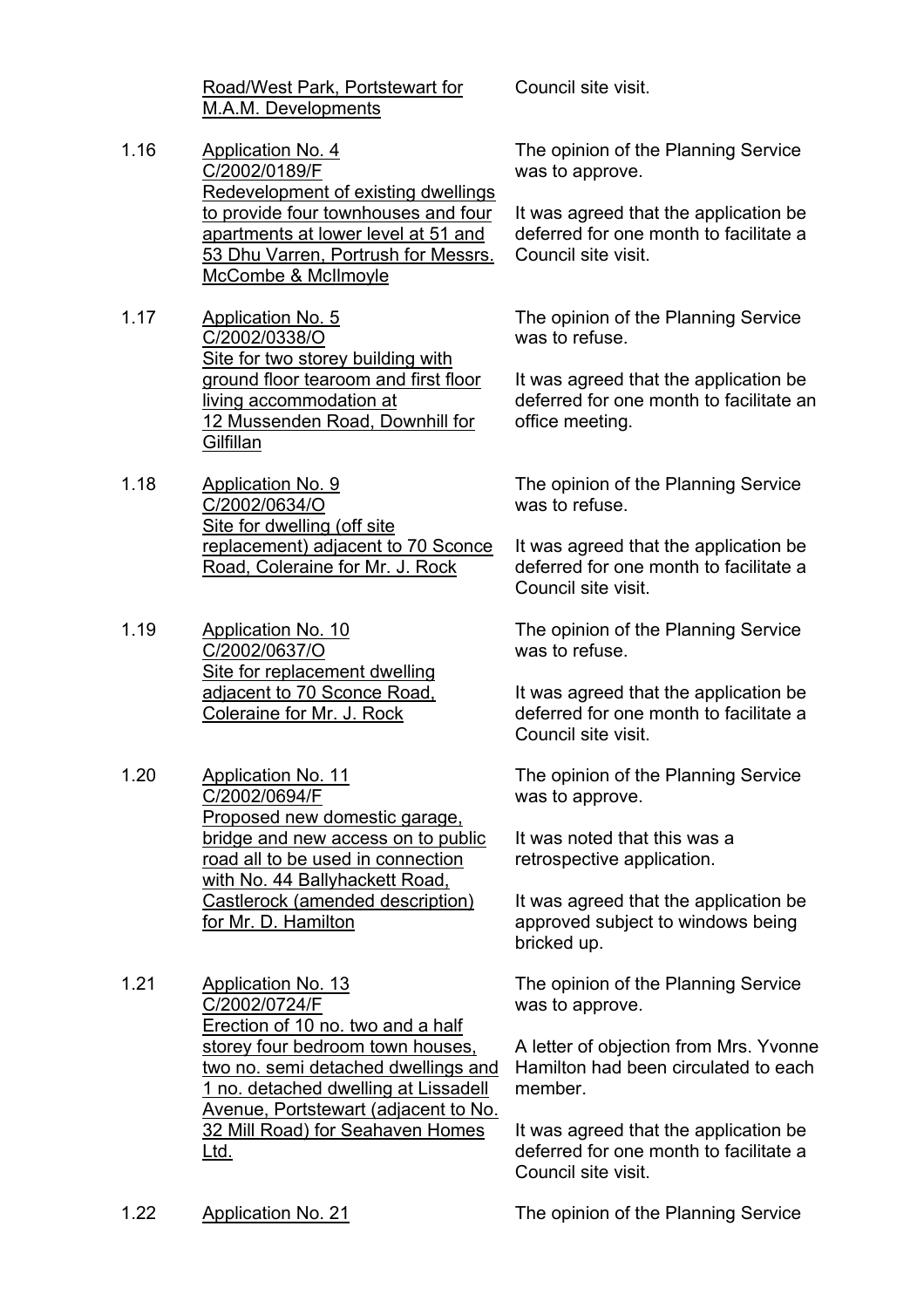C/2002/0819/O Site for dwelling 250 metres north west of 14 Bratwell Road, Articlave for Mr. R. Neely

- 1.23 Application No. 24 C/2002/0830/F Demolition of garage and rear addition containing utility and bathroom of 6 Mountsandel Road and construction of new dwelling on lands fronting on to Mount Street at 6 Mountsandel Road, Coleraine for Mr. A. McIntosh
- 1.24 Application No. 26 C/2002/0860/O Site for dwelling to replace existing dilapidated former dwelling opposite No. 56 Ballyclogh Road, Bushmills for Mr. D. G. Ramage
- 1.25 Application No. 27 C/2002/0867/O Redevelopment of rear garden of No. 7 Hopefield Avenue, Portrush for Mrs. K. Lagan
- 1.26 Application No. 28 C/2002/0868/O Site for 2 no. ground floor apartments (2 bedrooms), 1 no. first floor apartment (3 bedrooms) and 3 no. garages at Burnside Road, Portstewart (rear of No. 18) for Mr. L. Moore
- 1.27 Application No. 36 C/2002/0906/O Two storey rural dwelling and garage adjacent to No. 55 Moneygran Road, Kilrea for Mr. J. Gillen
- 1.28 Application No. 49 C/2002/0934/O Site for dwelling and detached garage/store 200m south of No. 38 Gortfad Road, Gortnamoyagh, Garvagh for C. & J. Leadon
- 1.29 Application No. 50 C/2002/0935/O

was to refuse.

It was agreed that the application be deferred for one month to facilitate a Council site visit.

The opinion of the Planning Service was to refuse.

It was agreed that the application be deferred for one month to facilitate an office meeting with architect and members of Council.

The opinion of the Planning Service was to refuse.

It was agreed that the application be deferred for one month to facilitate a Council site visit.

The opinion of the Planning Service was to refuse.

It was agreed that the application be deferred for one month to facilitate a Council site visit.

The opinion of the Planning Service was to refuse.

It was agreed that the application be deferred for one month to facilitate a Council site visit.

The opinion of the Planning Service was to refuse.

It was agreed that the application be deferred for one month to facilitate a Council site visit.

The opinion of the Planning Service was to refuse.

It was agreed that the application be deferred for one month to facilitate a Council site visit.

The opinion of the Planning Service was to refuse.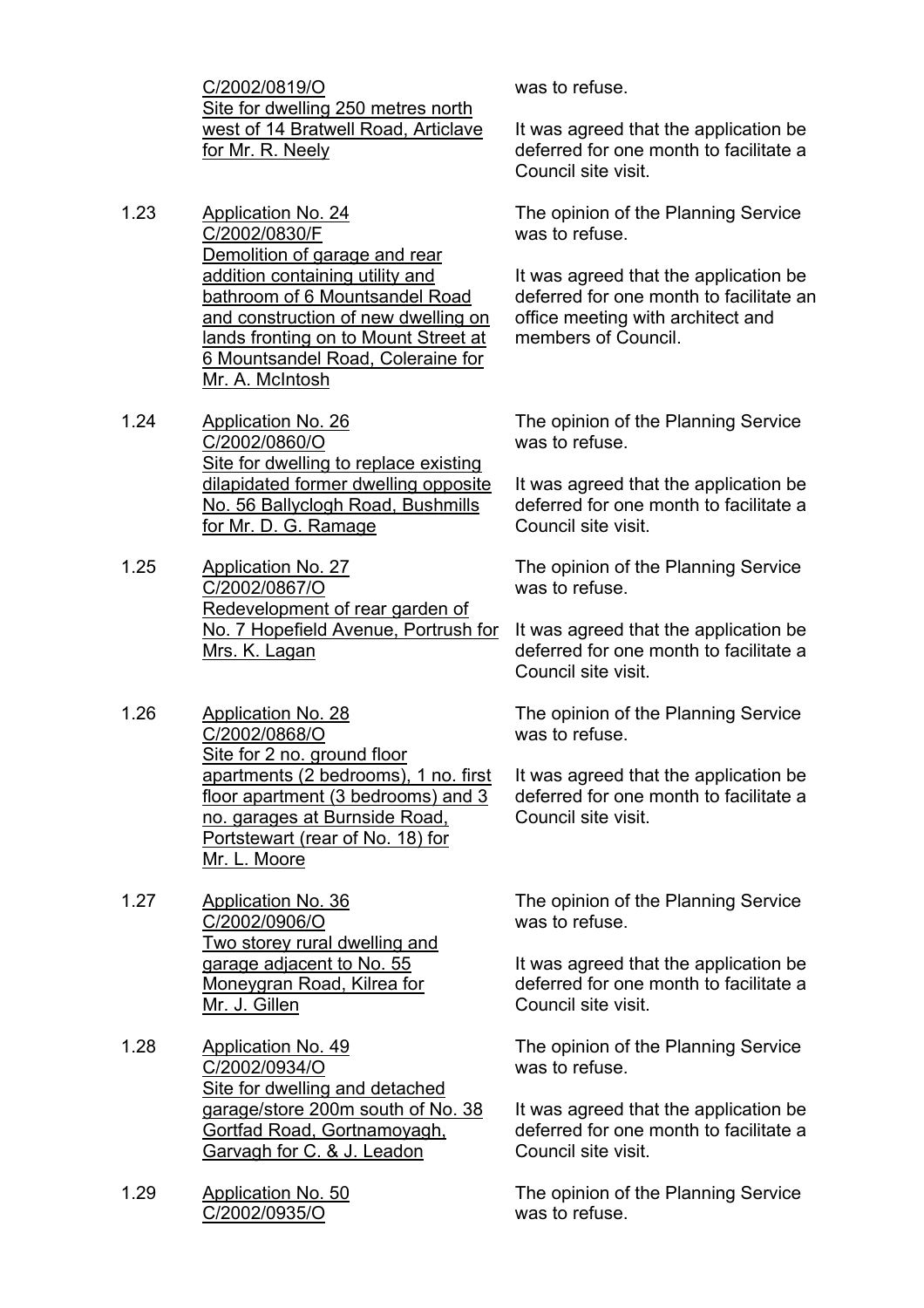New dwelling near 61 Kurin Road,

- 1.30 Application No. 56 C/2002/0945/O Site for one and a half storey dwelling with detached garage at Dunboe Road, Articlave, Castlerock (240m S.E. of Ballywildrick School) for Mr. D. Norris
- 1.31 Application No. 57 C/2002/0946/O Site for dwelling and detached garage, demolition of existing dwelling adjacent to 42 Sconce Road, Articlave, Coleraine for Mr. J. Norris
- 1.32 Application No. 67 C/2002/0961/F 2 no. dwellings at Loughview, Bridge Street, Kilrea for Mr. T. Burke
- 1.33 Application No. 70 C/2002/0967/F Erection of dwelling 200m north west of 61 Altikeeragh Road, Castlerock for Devann Developments Ltd.
- 1.34 Application No. 71 C/2002/0968/F Change of use from residential to hair dressing salon at Units No. 13 and 14 Strand Court, Strand Road, Coleraine for Mr. C. Mullan
- 1.35 Application No. 73 C/2002/0973/F Construction of a gas compound (underground) at former swimming pool complex, Main Street, Castlerock for Northern Builders
- 1.36 Application No. 74 C/2002/0979/O Site for single storey dwelling 110m east of No. 1 Tamnyrankin Road,

Garvagh for Mr. R. Boyd It was agreed that the application be deferred for one month to facilitate a Council site visit.

> The opinion of the Planning Service was to refuse.

It was agreed that the application be deferred for one month to facilitate a Council site visit.

The opinion of the Planning Service was to refuse.

It was agreed that the application be deferred for one month to facilitate a Council site visit.

The opinion of the Planning Service was to refuse.

It was agreed that the application be deferred for one month to facilitate a Council site visit.

The opinion of the Planning Service was to refuse.

It was agreed that the application be deferred for one month to facilitate a Council site visit.

The opinion of the Planning Service was to refuse.

The application had now been withdrawn.

The opinion of the Planning Service was to approve.

It was noted that this was a retrospective application.

It was agreed that the application be approved.

The opinion of the Planning Service was to refuse.

It was agreed that the application be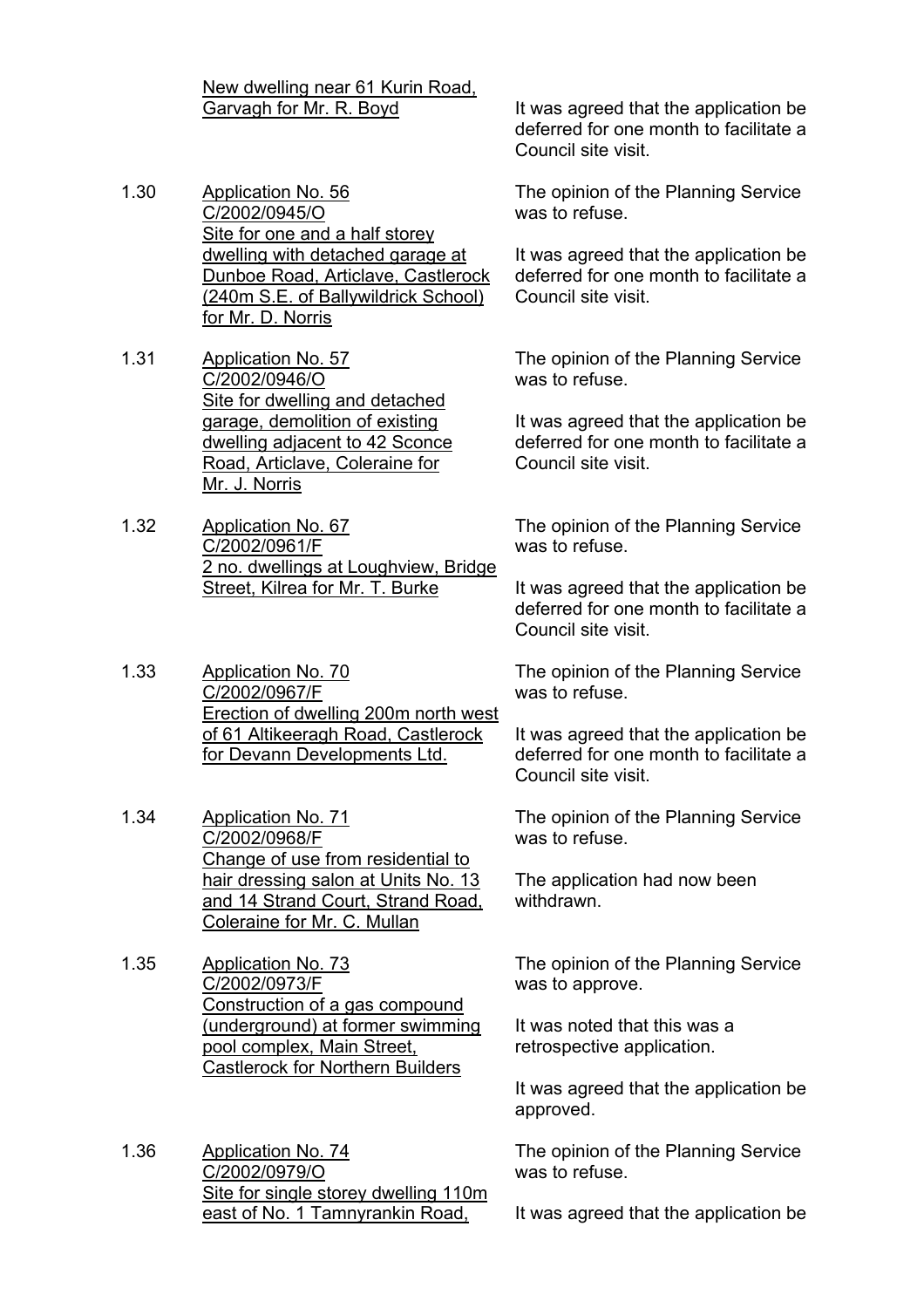- 1.37 Application No. 77 C/2002/0983/O Site for dwelling and garage on land adjacent to No. 27 Greenhill Road, Blackhill, Coleraine for Mr. H. Irwin
- 1.38 Application No. 81 C/2002/0987/F One and a half storey dwelling house at Shinny Road, Macosquin, Coleraine for Mr. S. Millar
- 1.39 Application No. 82 C/2002/0988/O Proposed site for dwelling adjacent to 23A Shanlongford Road, Ringsend, Coleraine for Mr. T. B. Kerr
- 1.40 Application No. 85 C/2002/0996/F Change of use from vacant shop to Amusement Arcade at 11 The Diamond, Kilrea for Mr. U. Hogg
- 1.41 Application No. 90 C/2002/1006/O Site for one and a half storey dwelling opposite 110 Edenbane Road, Kilrea for Mr. S. Speers
- 

Swatragh for Mr. D. McGuckin deferred for one month to facilitate a Council site visit.

> The opinion of the Planning Service was to refuse.

It was agreed that the application be deferred for one month to facilitate a Council site visit.

The opinion of the Planning Service was to refuse.

It was agreed that the application be deferred for one month to facilitate a Council site visit.

The opinion of the Planning Service was to refuse.

It was agreed that the application be deferred for one month to facilitate a Council site visit.

The opinion of the Planning Service was to approve.

It was agreed that the application be deferred for one month to facilitate further discussions with Council's Environmental Health Department.

The opinion of the Planning Service was to refuse.

It was agreed that the application be deferred for one month to facilitate a Council site visit.

1.42 General Matter (a) 26 Causeway Street, Portrush - Hot Food Take-Away.

# **2.0 REFERRALS TO MANAGEMENT BOARD**

 The Principal Administrative Officer's Report on Referrals to Management Board was considered (previously supplied).

 The Planning Service Management Board had acknowledged receipt of the referrals and asked for Council's recommendation and supportive evidence in each case.

2.1 Application No. C/2002/0663/F Garage extension to dwelling at 1 Cranberry Park, Somerset Ridge, Following discussion it was proposed by Councillor Watt and seconded by Councillor Dallat: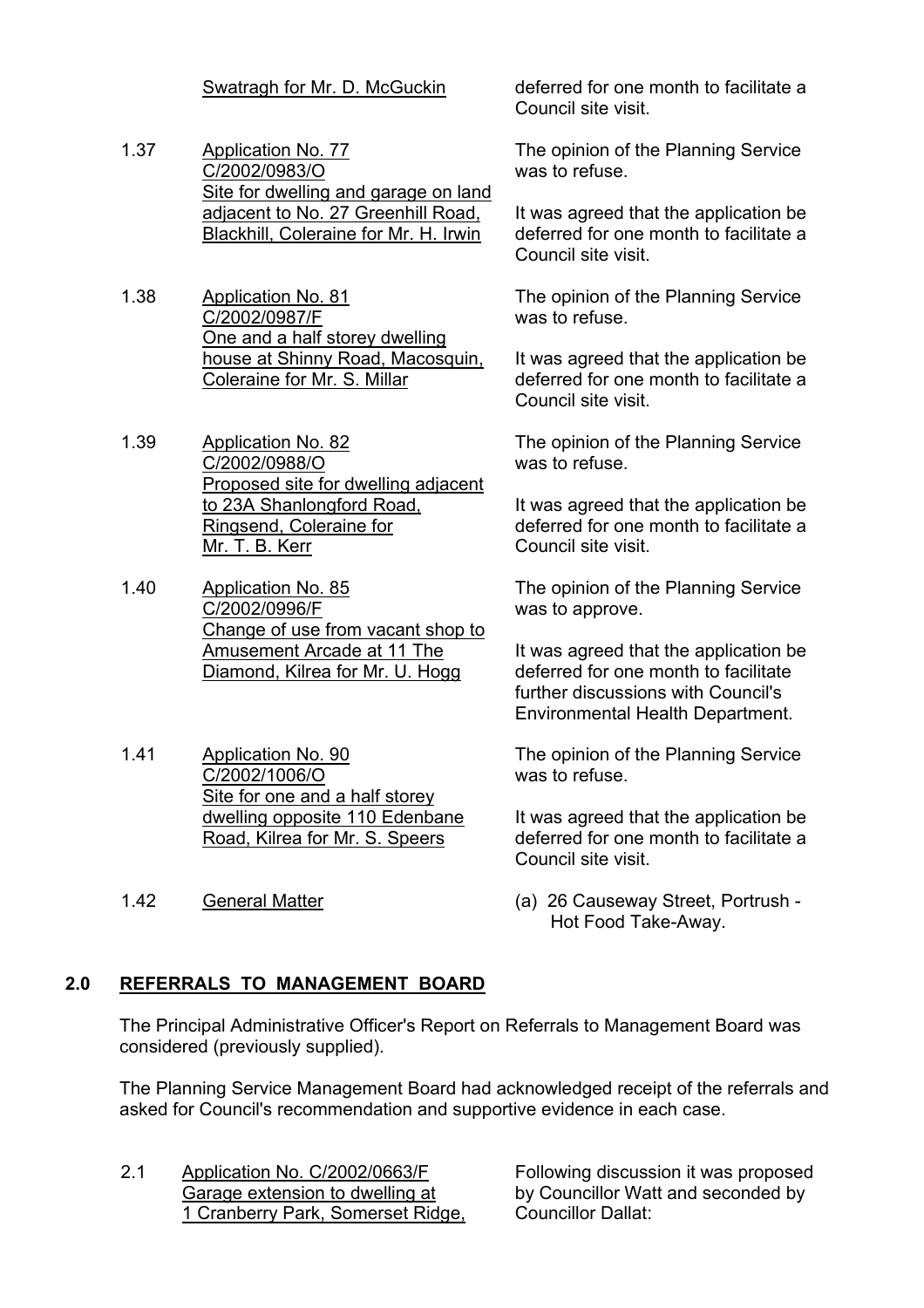Somerset Road, Coleraine for Mr. D. Kerr **That the application be** That the application be

approved.

As an amendment it was proposed by Alderman McClure and seconded by the Deputy Mayor:

> That the application be refused.

On being put to the Meeting, ten members voted in favour of refusal and nine members voted in favour of approval.

It was, therefore, agreed that the application be refused and the supporting evidence would be:

- (a) Loss of light on neighbouring property;
- (b) Devaluation of neighbouring property.

It was agreed that supporting evidence for this application would be:

- (a) Retail centre would contribute to the regeneration of Portballintrae;
- (b) Only village locally that does not have a shop;
- (c) Proposed location was the only viable siting.

Following discussion it was proposed by Councillor Ms. Alexander, seconded by Alderman Mrs. Armitage and agreed:

> That this matter be deferred to the December Council Meeting to facilitate receipt of a further report from the Environmental Health Department.

## **3.0 PROPOSED DEVELOPMENT AT 14 HEATHMOUNT, PORTSTEWART - APPLICATION NO. C/2001/0961**

Read letter from the Planning Service Headquarters regarding the above planning

2.2 Application No. C/2001/1106/O Site for local retail centre, access road and associated parking at Ballaghmore Road, Portballintrae for Mr. S. Sweeney

2.3 Application No. C/2002/0491/F Pigeon loft at 19 Girona Crescent, Portrush for Messrs. Edgar & Wiggins